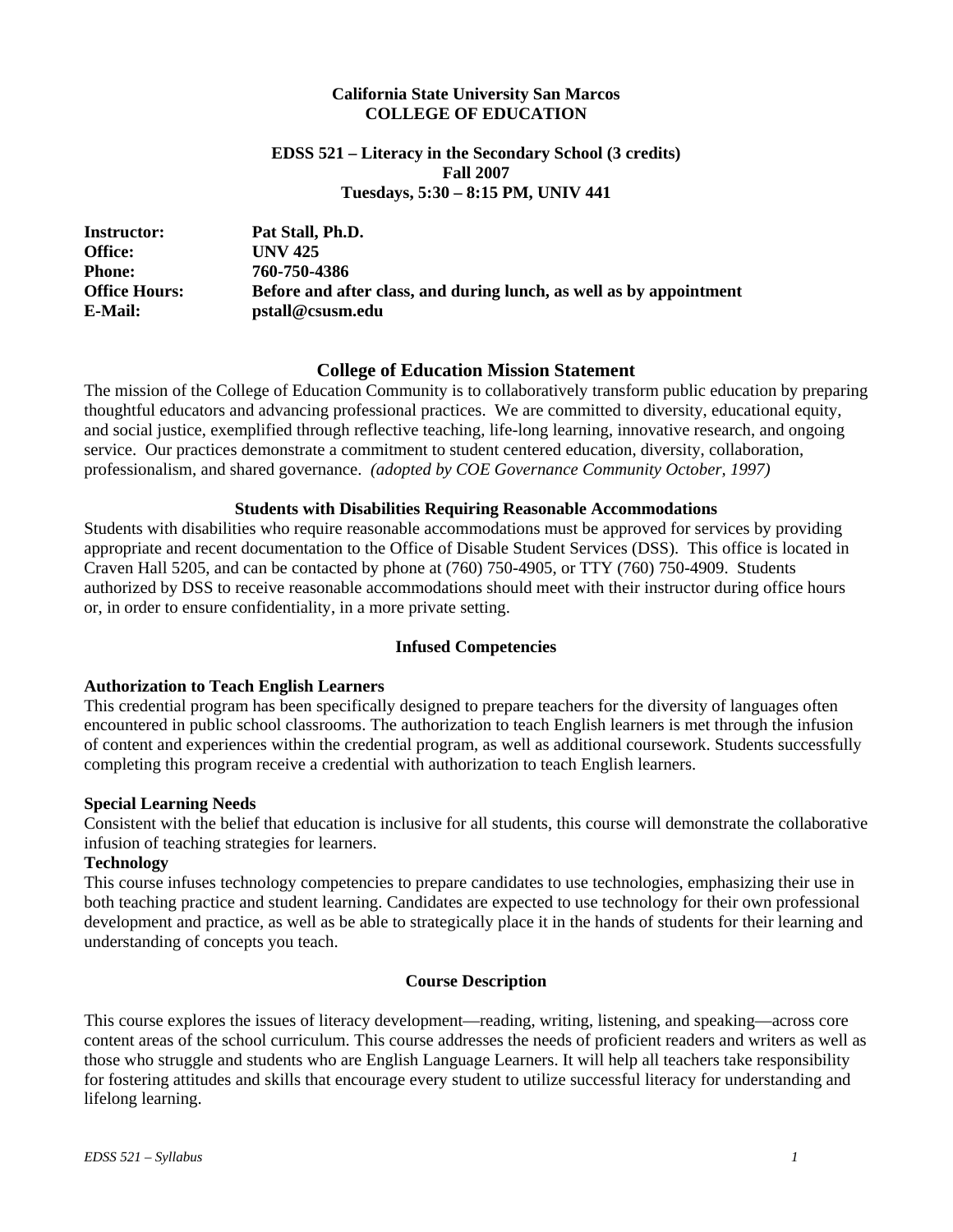## **Course Prerequisite:**

Admission to the Single Subject/CLAD Teacher Credential Program

### **Teacher Performance Expectation Competencies**

This course is designed to help teachers seeking the Single Subject Credential to develop the skills, knowledge, and attitudes necessary to assist schools and district in implementing an effective program for all students. The successful candidate will be able to merge theory and practice in order to realize a comprehensive and extensive educational program for all students. The following TPE's are addressed in this course:

### **Primary Emphasis**

TPE 4 - Making Content Accessible TPE 3 - Interpretation and Use of Assessments

## **Also Emphasized:**

TPE 6c - Developmentally Appropriate Practices in Grades 9 -12

- TPE 2 Monitoring Student Learning During Instruction
- TPE 5 Student Engagement
- TPE 7 Teaching English Language Learners
- TPE 8 Learning about Students
- TPE 9 Instructional Planning
- TPE 11 Social Environment
- TPE 12 Professional, Legal, and Ethical Obligation
- TPE 14 Educational Technology
- TPE 15 Social Justice and Equity

**Core Principles and Essential Questions** we will pursue throughout the course:

- 1. Reading Processes: the literacy processes and factors that affect reading development and proficiency are complex.
	- How do elements of the reading process influence skilled or proficient reading?
	- What is the role of metacognition during the reading process?
	- What role does background knowledge play in reading?
	- How do teachers incorporate their knowledge of reading theories and processes into content lessons?
- 2. Comprehension and Content Learning: comprehension and content learning are increased through vocabulary development, and writing, listening, discussion, and reading texts.
	- How do teachers support adolescents' reading fluency, comprehension, and content learning?
	- How do teachers support comprehension of content text through vocabulary development?
	- How do teachers use writing in various genres to help adolescents understand nonfiction texts, including informational and expository texts?
	- How do teachers use discussion and instructional conversations to support reading comprehension?
- 3. Adolescent Literacy: Proficient adolescent readers engage in reading texts critically and deeply.
	- Given what we know about who adolescents are, how they learn, and what they read, how do teachers motivate them to engage meaningfully with text?
	- How do teachers draw on adolescents' multiple literacies to create a foundation for academic literacy?
	- How do teachers use critical literacy to deepen adolescents' comprehension of multiple texts?
	- How can teachers create classroom environments that facilitate the social interaction necessary for adolescents' literacy development?
- 4. Assessment: Informal and formal literacy assessments guide effective secondary content instruction.
	- How do content teachers use literacy assessments to determine their students' reading and writing abilities, backgrounds, and interests?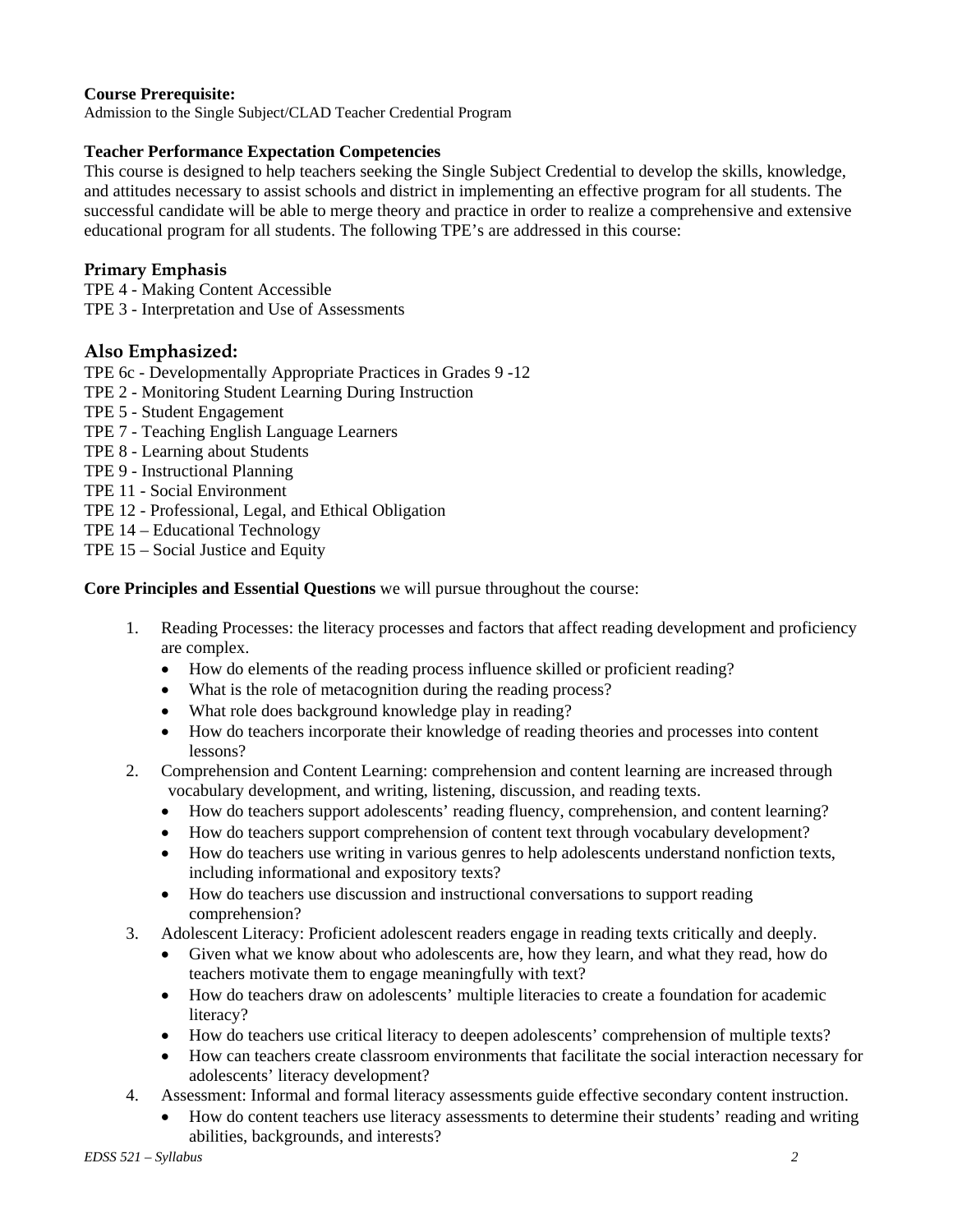- How do teachers use informal and formal assessment findings to guide the design and implementation of content lessons?
- How do teachers select and evaluate the appropriateness of texts for their particular students?
- When and how should teachers refer students to a reading specialist or for special education services?
- 5. Differentiation: Adolescents learn most effectively when instruction addresses their academic, linguistic, and cultural needs and interests.
	- What is differentiated instruction?
	- How do teachers effectively differentiate instruction?
	- In what ways do teachers select and adapt texts and other content materials for students with diverse literacy needs?
	- What instructional approaches and strategies should be selected to make content accessible for all students?
- 6. Planning and Integration: Effective content lessons include the integration of literacy strategies for the purpose of content learning.
	- How do teachers use literacy strategies to promote literacy development and content learning?
	- How do teachers select and coordinate literacy strategies to support students' access to text?
	- How do teachers select and coordinate literacy strategies to help students develop into proficient writers?
	- How do teachers use literacy strategies to foster metacognition and critical thinking in their students?

## **Required Texts**

Allen, J. (2004*). Tools for teaching content literacy*. Stenhouse Publishers, Portland, Main. Tovani, C. (2004). Do *I really have to teach reading? Content comprehension, grades 6-12.* Stenhouse Publishers, Portland, Maine. EDSS 521 Reader purchased at Copyserve, 754 S. Rancho Santa Fe. Rd. San Marcos, CA 92078, 760-599-9923

Any textbook that is used to teach your content area to middle or high school students. Check your school sites, teacher friends, student friends, etc. for borrowing rights. Let the instructor know if you are having trouble finding a textbook.

### **All University Writing Requirement**

Every course at the university must have a writing requirement of at least 2500 words. This will be met through written responses to readings, lesson plans and assessments required in this course.

### **CSUSM Academic Honesty Policy**

"Students will be expected to adhere to standards of academic honesty and integrity, as outlined in the Student Academic Honesty Policy. All written work and oral presentation assignments must be original work. All ideas/materials that are borrowed from other sources must have appropriate references to the original sources. Any quoted material should give credit to the source and be punctuated with quotation marks.

Students are responsible for honest completion of their work including examinations. There will be no tolerance for infractions. If you believe there has been an infraction by someone in the class, please bring it to the instructor's attention. The instructor reserves the right to discipline any student for academic dishonesty in accordance with the general rules and regulations of the university. Disciplinary action may include the lowering of grades and/or the assignment of a failing grade for an exam, assignment, or the class as a whole."

Incidents of Academic Dishonesty will be reported to the Dean of Students. Sanctions at the University level may include suspension or expulsion from the University.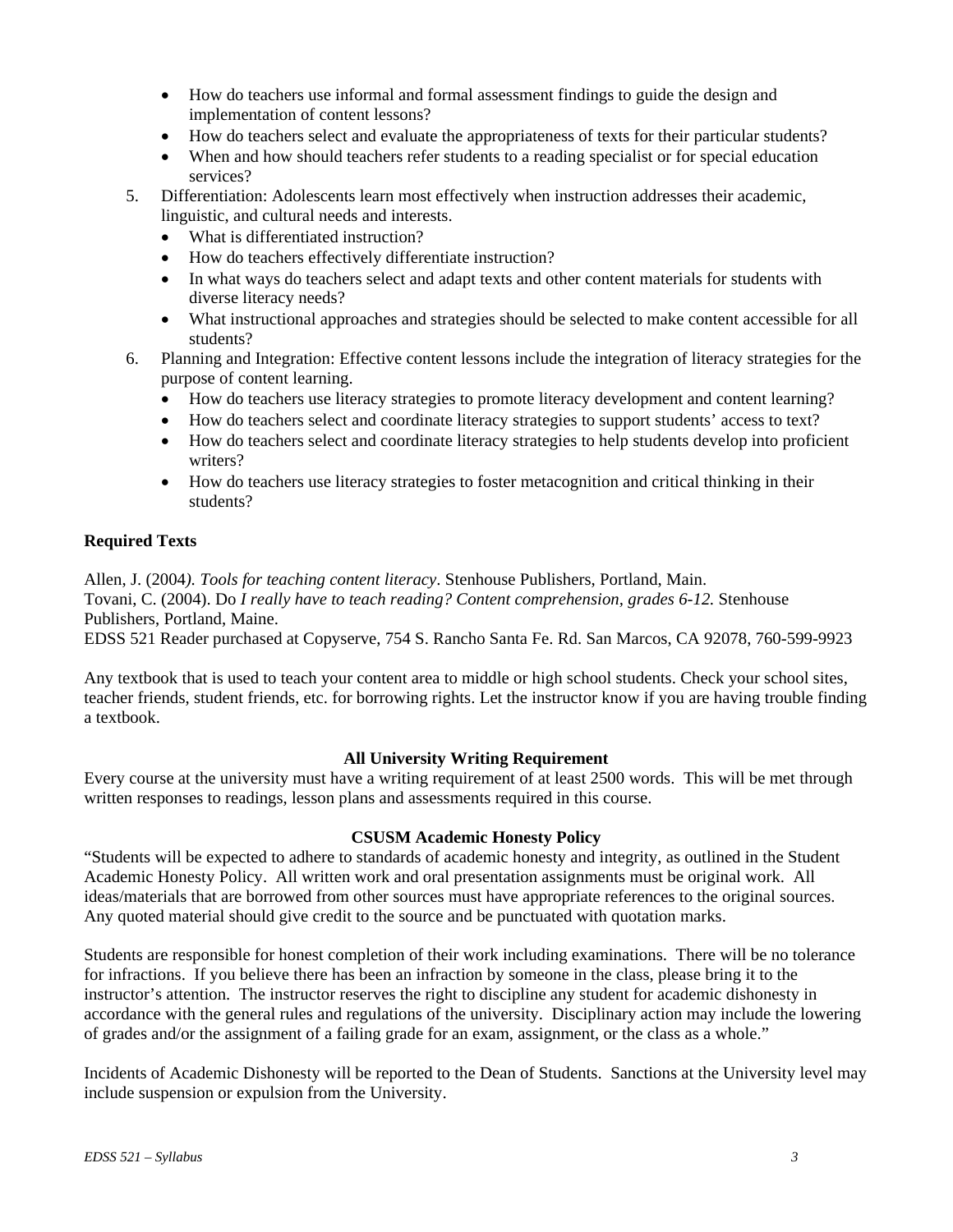## **Plagiarism:**

As an educator, it is expected that each student will do his/her own work, and contribute equally to group projects and processes. Plagiarism or cheating is unacceptable under any circumstances. If you are in doubt about whether your work is paraphrased or plagiarized see the Plagiarism Prevention for Students website http://library.csusm.edu/plagiarism/index.html. If there are questions about academic honesty, please consult the University catalog.

#### **Assignments**

**Responses to Reading:** Assigned reading and the accompanying reader responses are to be completed before class. Each class session, there will be a discussion or other activity, based on information from the reading, in which everyone is expected to knowledgeably participate. To support the reading and learning each week, we will try a different strategy designed to "hold your thinking." The strategies will come from your texts. **(Supports all principles)** 

**California Teaching Performance Assessment (CA-TPA)Task #3:, Steps 1, 2, and 3 Assessment of Academic Learning Goals. This assignment includes a Literacy Case Study (Critical Assessment Task)**: A detailed description of the assignment is included later in the syllabus. Guide questions are also on Task Stream. This will be a written report. **After submitting a paper copy of CA-TPA task #3 in your Taskstream Portfolio TPE 3. (All principles) Note: Step 4 of Task 3 will be conducted during student teaching, collecting assessment data. The narrative portions of steps 4 and 5 will be addressed in the second semester in EDSS 531.**

**Literacy Autobiography:** The literacy autobiography will be a chance for you to reflect upon and consider the implications of your own literacy history, both in and out of school. This constitutes a set of ideas about the nature of literacy and your ability to understand the teaching of it. **(Principles 1, 3)**

**Literacy Lesson Plans**: Using an appropriate selection of text from your content area as the instructional focus, you will create a reading plan and a writing plan. Use the lesson plan format in Taskstream for your lesson plans. **You will submit a paper copy of your lesson plans along with a self assessment using the lesson plan rubric included later in the syllabus.** 

**Strategy Presentation:** You will select a strategy from one of your Literacy Lesson Plan to share with a small group of your colleagues. The presentation will not consist of the "full blown" lesson you would present to students. Introduce the strategy as you would with students, present any visual aids or supplemental material you might use and discuss why you chose the strategy and how it would support English language students and struggling readers. Think about a presentation that lasts 10-15 min. **(Principles 2, 3, 5, 6)** 

**Self Assessment on Teacher Dispositions:** Professionalism is an essential focus of your credential program. Awareness of your own behaviors is the road to growth as you learn all aspects of your chosen profession. You will complete a self assessment at the beginning of the semester, followed by feedback from a colleague 3-4 weeks later. See Teacher Disposition handout later in the syllabus.

*Teacher education is a professional preparation program. Students will be expected to adhere to standards of dependability, academic honesty and integrity, confidentiality, and writing achievement. Because it is important for teachers to be able to effectively communicate their ideas to students, colleagues, parents, and administrators, writing that is original, clear and error-free is a priority in the College of Education.* 

### **Attendance**

*EDSS 521 – Syllabus 4*  This course is participatory; therefore, your attendance and participation are important. Absences and late arrivals/early departures will affect the final grade. The College of Education attendance policy states, "At a minimum, students must attend more than 80% of class time, or s/he may not receive a passing grade for the course at the discretion of the instructor. Individual instructors may adopt more stringent attendance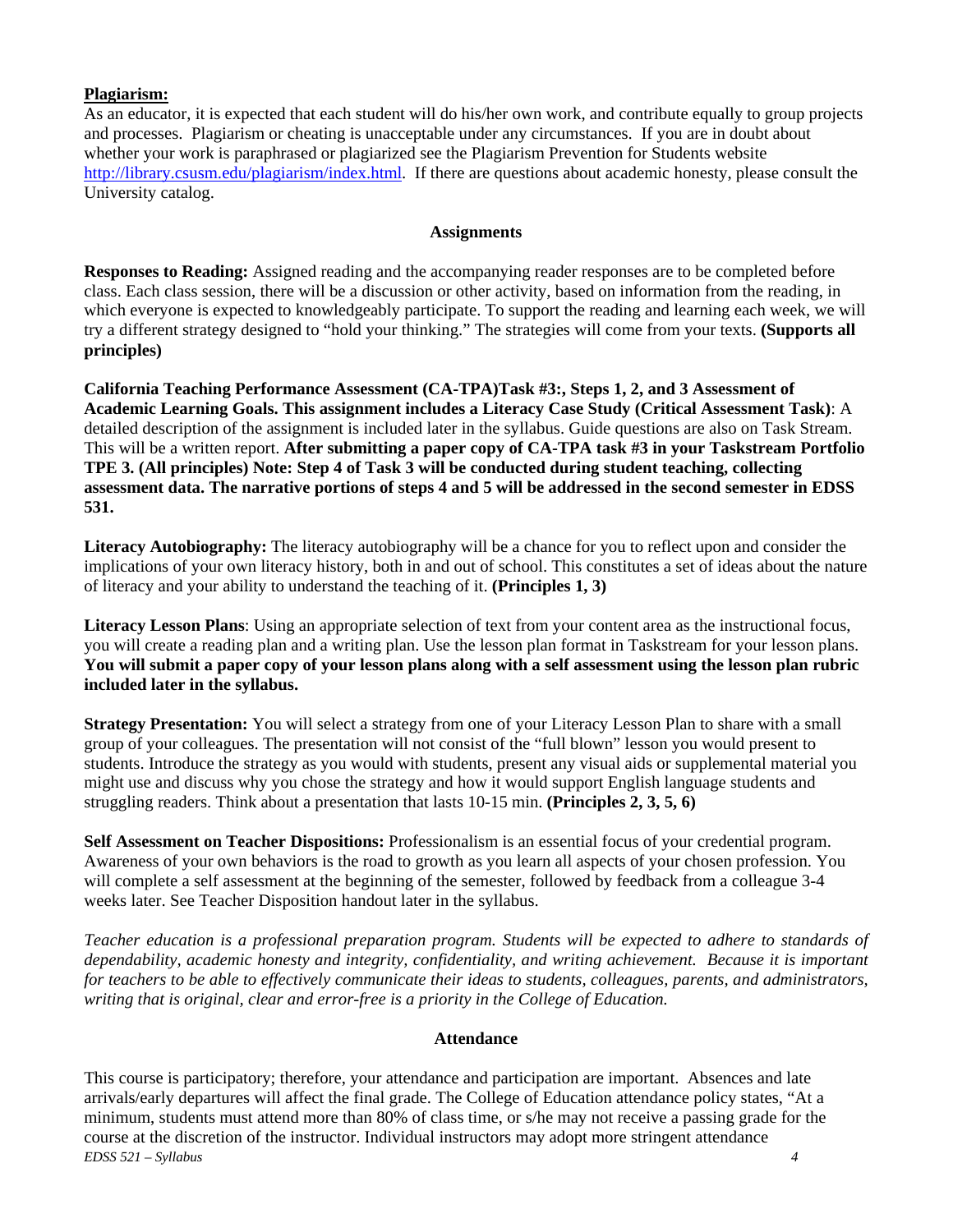requirements." Should you have extenuating circumstances, you must contact the instructor as soon as possible. If you miss one session or leave early or arrive late for more than 3 sessions, you can not receive a grade of A. If you miss two class sessions you can not pass the class.

#### **Summative Assessment Rubric**

**A=Exceeds Expectations:** The student consistently performs and participates in an exemplary manner. Each assignment receives in-depth exploration and reflection based upon research, observations and classroom implementation, when possible. All work is submitted in a professional manner using APA style when appropriate. Presentations are consistent with professional expectations, providing appropriate visual aids, appropriate handouts, and are well prepared. Professional and responsible behavior, including timely attendance and submission of assignments, are practiced in a consistent manner.

**B=Adequately Meets Expectations**: The student meets outcomes expectations in a satisfactory manner. Each assignment is based upon research, observations and classroom implementation, when possible. Generally, work is submitted in a professional manner using APA style when appropriate. Generally, presentations are consistent with professional expectations, providing appropriate visual aids, appropriate handouts, and are well prepared. Most of the time, professional and responsible behavior, including timely attendance and submission of assignments, are practiced in a consistent manner.

**C=Minimal Performance:** The student's skills are weak and do not meet expectations. Each assignment is based upon opinion rather than research, theory, and best practices. Reflection is shallow. Assignments are submitted without APA style, thorough proofreading and organization. The student needs a great deal of guidance. The student is consistently late with work and has classroom attendance problems.

**"D" or "F" students** fail to meet the minimum requirements of a "C." The specific grade will be determined based on rate of assignment completion, attendance, etc.

### **NOTES**

- $\triangleright$  Students must meet the attendance requirements to be eligible for the grade described. It is a "prerequisite" for earning a particular grade.
- $\triangleright$  Assignments are due on time and will not be accepted late.
- $\blacktriangleright$  Half credit for any late assignments turned in within one week of the original due date.
- $\triangleright$  No assignments will be accepted after one week.
- ¾ In order to receive a California State Teaching Credential, you must maintain a B average in your College of Education classes and receive no lower than a  $C+$  in any one course. A grade lower than a  $C+$  indicates serious concern about a student's readiness for a teaching credential—significant concerns exist about his/her quality of learning, quality of work, etc. If you are concerned about meeting this requirement at any time, you should talk with your instructor immediately.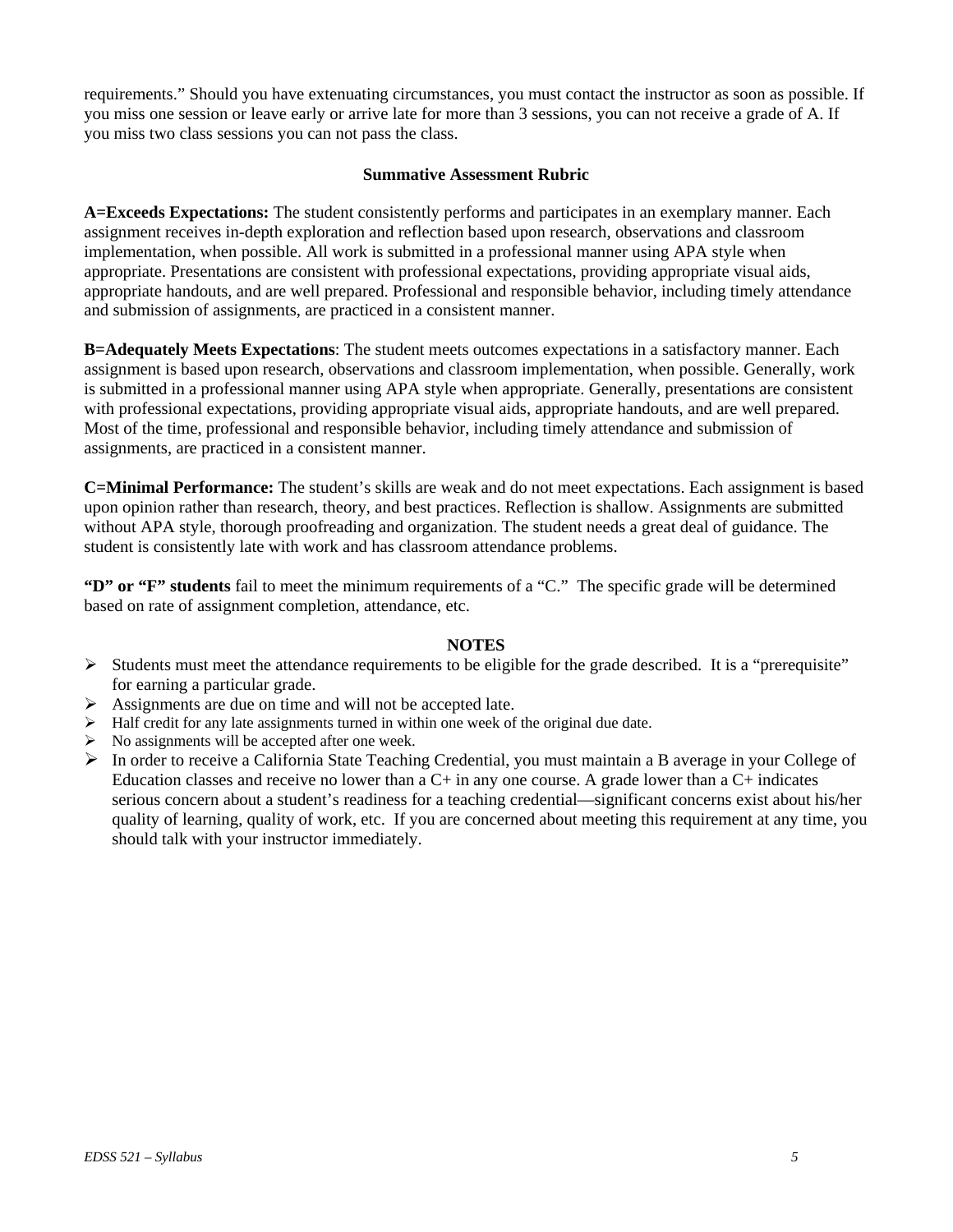| PART 1:<br><b>LANGUAGE STRUCTURE AND</b><br>FIRST- AND SECOND-LANGUAGE<br><b>DEVELOPMENT</b>                                                    | <b>PART 2:</b><br><b>METHODOLOGY OF</b><br><b>BILINGUAL, ENGLISH</b><br><b>LANGUAGE DEVELOPMENT,</b><br><b>AND CONTENT INSTRUCTION</b> | PART 3:<br><b>CULTURE AND</b><br><b>CULTURAL DIVERSITY</b>                                          |  |
|-------------------------------------------------------------------------------------------------------------------------------------------------|----------------------------------------------------------------------------------------------------------------------------------------|-----------------------------------------------------------------------------------------------------|--|
| I. Language Structure and Use:<br><b>Universals and Differences</b><br>(including the structure of English)                                     | I. Theories and Methods of<br><b>Bilingual Education</b>                                                                               | I. The Nature of Culture                                                                            |  |
| The sound systems of language<br>А.<br>(phonology)                                                                                              | А.<br>Foundations                                                                                                                      | А.<br>Definitions of culture                                                                        |  |
| Word formation (morphology)<br>В.                                                                                                               | Organizational models: What works<br>В.<br>for whom?                                                                                   | В.<br>Perceptions of culture                                                                        |  |
| Syntax<br>С.                                                                                                                                    | C.<br>Instructional strategies                                                                                                         | C.<br>Intra-group differences (e.g., ethnicity,<br>race, generations, and micro-cultures)           |  |
| Word meaning (semantics)<br>D.                                                                                                                  | II. Theories and Methods for Instruction<br>In and Through English                                                                     | Physical geography and its effects on<br>D.<br>culture                                              |  |
| Language in context<br>Е.                                                                                                                       | Teacher delivery for both English<br>А.<br>language development and content<br>instruction                                             | Cultural congruence<br>Е.                                                                           |  |
| Written discourse<br>F.                                                                                                                         | Approaches with a focus on English<br>В.<br>language development                                                                       | II. Manifestations of Culture: Learning<br><b>About Students</b>                                    |  |
| Oral discourse<br>G.                                                                                                                            | C.<br>Approaches with a focus on content<br>area instruction (specially designed<br>academic instruction delivered in<br>English)      | What teachers should learn about their<br>А.<br>students                                            |  |
| Nonverbal communication<br>Н.                                                                                                                   | Working with paraprofessionals<br>D.                                                                                                   | How teachers can learn about their<br>В.<br>students                                                |  |
| Language Change<br>ı.                                                                                                                           |                                                                                                                                        | C. How teachers can use what they learn<br>about their students (culturally<br>responsive pedagogy) |  |
| II. Theories and Factors in First- and<br><b>Second-Language Development</b>                                                                    | III. Language and Content Area<br><b>Assessment</b>                                                                                    | tact                                                                                                |  |
| A. Historical and current theories and<br>models of language analysis that have<br>implications for second-language<br>development and pedagogy | Purpose<br>А.                                                                                                                          | Concepts of cultural contact<br>А.                                                                  |  |
| <b>B.</b> Psychological factors affecting first- and<br>second-language development                                                             | Methods<br>В.                                                                                                                          | В.<br>Stages of individual cultural contact                                                         |  |
| Socio-cultural factors affecting first- and<br>C.<br>second-language development                                                                | C.<br>State mandates                                                                                                                   | <b>C.</b> The dynamics of prejudice                                                                 |  |
| Pedagogical factors affecting first- and<br>D.<br>second-language development                                                                   | Limitations of assessment<br>D.                                                                                                        | Strategies for conflict resolution<br>D.                                                            |  |
| Political factors affecting first- and<br>Е.<br>second-language development                                                                     | Е.<br>Technical concepts                                                                                                               | IV. Cultural Diversity in U.S. and CA                                                               |  |
|                                                                                                                                                 |                                                                                                                                        | <b>Historical perspectives</b><br>А.                                                                |  |
|                                                                                                                                                 |                                                                                                                                        | Demography<br>В.                                                                                    |  |
|                                                                                                                                                 |                                                                                                                                        | Migration and immigration<br>С.                                                                     |  |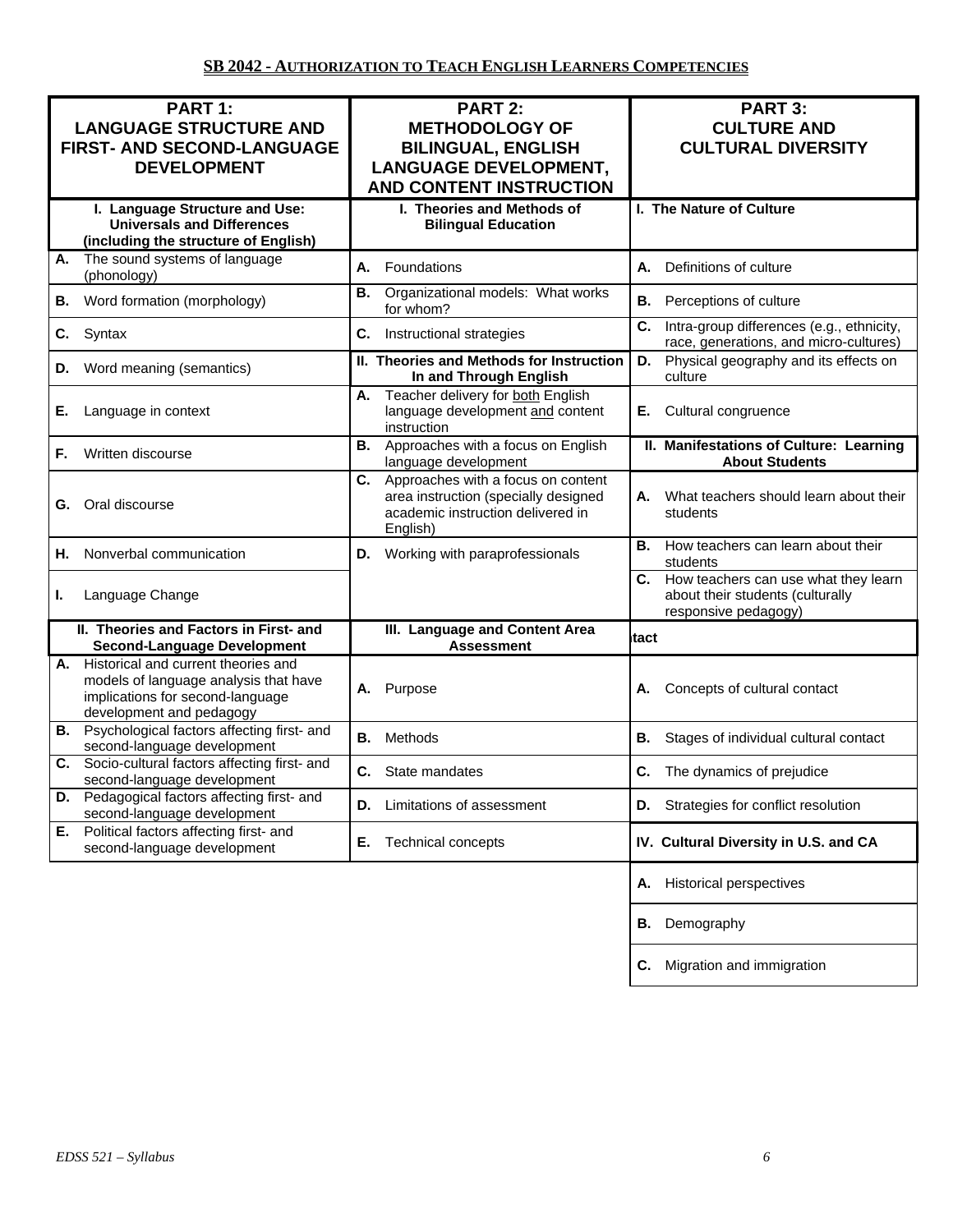# **Tentative Calendar (Subject to Change) You should bring all of your texts to class each week.**

| Week         | <b>Topic</b>                                                                                                                      | Learning for the week                                                                                                                                                                                                                                                                                                                | <b>Assignment Due</b>                                                                                                                         |
|--------------|-----------------------------------------------------------------------------------------------------------------------------------|--------------------------------------------------------------------------------------------------------------------------------------------------------------------------------------------------------------------------------------------------------------------------------------------------------------------------------------|-----------------------------------------------------------------------------------------------------------------------------------------------|
| #1<br>Date:  | • Introductions<br>• literacy and content<br>teaching                                                                             | Bring all texts for the course<br>$\bullet$<br>Reader: Articles that begin on p. 19, p. 26<br>$\bullet$<br>Read the Teacher dispositions document in your<br>$\bullet$<br>syllabus                                                                                                                                                   |                                                                                                                                               |
| #2<br>Date:  | • Adolescent Literacy<br>• Reading Reasons                                                                                        | Tovani, ch. 5<br>$\bullet$<br>Reader: Articles that begin on p. 120<br>$\bullet$<br>Download and bring the full text of Adolescent<br>٠<br>literacy: A position statement for the<br>commission on Adolescent Literacy of the<br><b>International Reading Association.</b><br>www.reading.org<br>Review CA-TPA Task #3, Step 2.<br>٠ | • Self assessment on<br>Teachers dispositions<br>Literacy Autobiography<br>Read CA-TPA Task #3<br><b>Assessment Assignment</b>                |
| #3<br>Date:  | <b>Reading Processes</b><br><b>Writing Processes</b><br>Practices and habits<br>$\bullet$<br>of Proficient readers<br>and writers | Tovani, ch. 1, 2, 3,<br>$\bullet$<br>Bring draft of CA-TPA Task #3 Step 2.<br>$\bullet$<br>Reader Articles that begin on p. 101, p. 1, p. 6,<br>$\bullet$<br>Choose the text you will use for your Literacy<br>$\bullet$<br>Lesson Plans and bring it to class                                                                       | Reading Response #1<br>$\bullet$                                                                                                              |
| #4<br>Date:  | Assessment<br>Teaching for<br>٠<br>Understanding<br>The Brain and<br>$\bullet$<br><b>Memory Lanes</b>                             | Tovani, ch. 8<br>$\bullet$<br>Reader: Articles that begin on p. 89 and p. 130<br>٠<br>Bring draft of CA-TPA Task #3, Step 2 and data<br>$\bullet$<br>to share with writing group.<br>Review CA-TPA Task #3, Steps 1 and 3.<br>$\bullet$                                                                                              | Reading Response #2<br>$\bullet$<br>Reading Lesson Plan<br>$\bullet$<br>(include your self-<br>assessment on the<br>rubric provided)          |
| #5<br>Date:  | Writing to learn<br>$\bullet$<br><b>Diverse Learners</b><br>Differentiation                                                       | Reader: Articles that begin on p. 101, p. 12, p.<br>$\bullet$<br>and $p.63$                                                                                                                                                                                                                                                          | Reading Response #3<br>$\bullet$<br>CA-TPA Task #3, Step<br>$\bullet$<br>Mid point self<br>$\bullet$<br>assessment on Teacher<br>dispositions |
| #6<br>Date:  | <b>Content Reading</b><br>$\bullet$<br>Planning and<br>$\bullet$<br>integration                                                   | Tovani, ch. 4, Articles that begin on p. 30, p. 43<br>$\bullet$<br>Download and bring copy of full text of TPE 3<br>٠                                                                                                                                                                                                                | Reading Response #4<br>$\bullet$<br>Writing Lesson Plan<br>$\bullet$<br>due                                                                   |
| #7<br>Date:  | <b>Writing Process</b><br>$\bullet$<br><b>Writing Strategies</b><br>$\bullet$<br>for English<br>Language Learners                 | Tovani, ch. 7<br>٠                                                                                                                                                                                                                                                                                                                   | CA-TPA Task #3, Step<br>٠                                                                                                                     |
| #8<br>Date:  | Teaching<br>$\bullet$<br>Discussion as a<br>strategy                                                                              | Reader: Article that begins on p., p. 137<br>$\bullet$<br>Bring draft of CA-TPA Task #3, Step 3 to get<br>$\bullet$<br>feedback from writing group                                                                                                                                                                                   | Reading Response #5<br>$\bullet$                                                                                                              |
| #9<br>Date:  | Vocabulary<br>$\bullet$<br>Development                                                                                            |                                                                                                                                                                                                                                                                                                                                      | CA-TPA Task #3,<br>$\bullet$<br>Step 3                                                                                                        |
| #10<br>Date: | What will your<br>$\bullet$<br>literacy-rich<br>classroom look like?                                                              | Tovani, ch. 9<br>$\bullet$<br>Download and bring copy of full text of TPE 4<br>$\bullet$<br>Bring electronic copy of your Task 3 narrative<br>$\bullet$<br>to cut and paste into Taskstream                                                                                                                                          | Brief-lesson<br>$\bullet$<br>demonstrations                                                                                                   |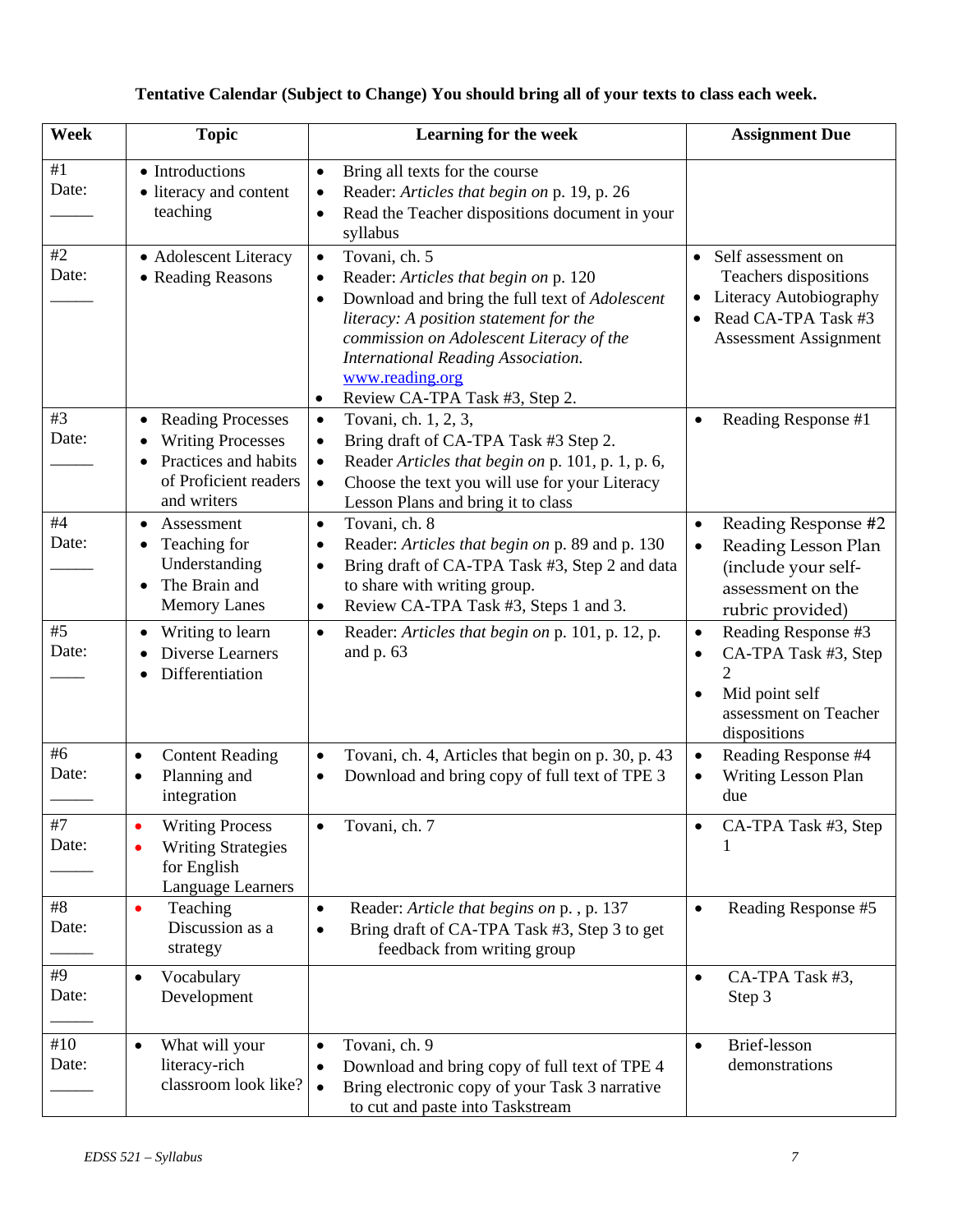## **Reminder: You should complete a self assessment using this rubric and attach it to your lesson plan when submitting.**

## **EDSS 521 Lesson Plan Rubric**

Rubric created with www.taskstream.com

TaskStream

| Criteria                                                                                                                                                                                                                                                                                           | Level 1                                                                                                                                                                                                                                                                                                                                                                                       | Level <sub>2</sub>                                                                                                                                                                                                                                                                                                                                                                                         | Level 3                                                                                                                                                                                                                                                                                                                                                                                                                                                                               | Level 4                                                                                                                                                                                                                                                                                                                                                                            | Your<br><b>Score</b> |
|----------------------------------------------------------------------------------------------------------------------------------------------------------------------------------------------------------------------------------------------------------------------------------------------------|-----------------------------------------------------------------------------------------------------------------------------------------------------------------------------------------------------------------------------------------------------------------------------------------------------------------------------------------------------------------------------------------------|------------------------------------------------------------------------------------------------------------------------------------------------------------------------------------------------------------------------------------------------------------------------------------------------------------------------------------------------------------------------------------------------------------|---------------------------------------------------------------------------------------------------------------------------------------------------------------------------------------------------------------------------------------------------------------------------------------------------------------------------------------------------------------------------------------------------------------------------------------------------------------------------------------|------------------------------------------------------------------------------------------------------------------------------------------------------------------------------------------------------------------------------------------------------------------------------------------------------------------------------------------------------------------------------------|----------------------|
|                                                                                                                                                                                                                                                                                                    |                                                                                                                                                                                                                                                                                                                                                                                               |                                                                                                                                                                                                                                                                                                                                                                                                            |                                                                                                                                                                                                                                                                                                                                                                                                                                                                                       |                                                                                                                                                                                                                                                                                                                                                                                    |                      |
| 1. Overview: The<br>overview of the unit in<br>which the lesson occurs<br>provides a coherent<br>rationale for teaching<br>the unit to a class with<br>ELD students based on<br>K-12 content and<br>performance standards<br>in the selected content-<br>area and on the ELD<br>Standards. (TPE 1) | The rationale<br>inadequately<br>explains why the<br>theme was<br>chosen and how<br>it relates to the<br>content<br>standards.                                                                                                                                                                                                                                                                | The rationale<br>adequately<br>describes how the<br>content<br>standard(s) is<br>addressed<br>through the unit's<br>theme and<br>content<br>coverage.                                                                                                                                                                                                                                                      | The rationale is<br>amply elaborated so<br>as to fully describe<br>the relevance and<br>logical progression<br>of the subject area<br>and sequence of<br>content standards.                                                                                                                                                                                                                                                                                                           | The rationale is<br>strong in situating<br>the unit's theme and<br>content into the<br>larger scope and<br>sequence of the<br>subject area.                                                                                                                                                                                                                                        |                      |
| 2. Lesson Objective(s):<br>The lesson objective(s)<br>clearly defines what<br>students will do to<br>demonstrate their<br>mastery of the content<br>and literacy processes<br>that are the goals of the<br>lessons. (TPE 5)                                                                        | The lesson<br>objectives fail to<br>define the<br>behaviors<br>students will<br>engage in to<br>demonstrate their<br>mastery of the<br>lessons' content,<br>critical thinking,<br>literacy processes<br>and growth in<br>language skills.                                                                                                                                                     | The lesson<br>objectives use<br>behavioral<br>descriptors<br>related to a few<br>of the general<br>goals of the<br>lesson to define<br>minimal student<br>mastery of<br>content and<br>processes.                                                                                                                                                                                                          | The lesson<br>objectives are<br>accurately<br>categorized into<br>content, critical<br>thinking and<br>language objectives<br>and describe the<br>most relevant<br>behaviors that<br>students will engage<br>in to demonstrate<br>mastery of most of<br>the lessons' goals.                                                                                                                                                                                                           | The lesson<br>objectives are<br>tightly related to the<br>sub-components of<br>the content<br>standards and ELD<br>standards and fully<br>articulate the<br>behaviors that<br>students will engage<br>in to demonstrate<br>mastery of cognitive<br>and linguistic goals<br>of the lesson.                                                                                          |                      |
| 3. Lesson Plan: The<br>steps/components of<br>the lesson plans are<br>thoroughly described to<br>show a coherent<br>sequence and<br>progression of the<br>lesson for building<br>content-related<br>concepts and language<br>skills. (TPE 9)                                                       | All or most of the<br>steps of the<br>lesson plan are<br>insufficiently<br>described so as<br>to convey the<br>logical<br>progression and<br>inter-<br>connectedness of<br>the activities and<br>tasks. One or<br>more steps in the<br>lesson lack<br>coherence with<br>the other steps or<br>is inadequately<br>addressed to<br>achieve its<br>purpose and<br>function within<br>the lesson. | Most of the steps<br>in the lesson plan<br>adequately<br>describe how<br>each step<br>achieves its<br>objectives for<br>building content<br>knowledge and<br>language skills.<br>Some<br>weaknesses in<br>one or more step<br>in achieving<br>growth in<br>content-area<br>knowledge or<br>English language<br>development are<br>evidenced. Steps<br>are adequately<br>interconnected<br>and progressive. | All steps in the<br>lesson plan are<br>sufficiently<br>elaborated to<br>demonstrate<br>accomplishment of<br>each one's role<br>within the complete<br>lesson structure.<br>The steps<br>demonstrate a tight<br>interconnectedness<br>and progression of<br>content coverage<br>and language<br>practice to achieve<br>mastery of the<br>lessons' objectives.<br>The steps contain<br>some level of<br>creativity or<br>innovation to<br>suggest attention to<br>factors of motivation | All steps of the<br>lesson plan are<br>robust in descriptive<br>detail and are<br>logically<br>interconnected. Each<br>step of the lesson<br>builds logically in a<br>clear sequence<br>toward students'<br>mastery of language<br>and content<br>objectives. Steps<br>articulate forms of<br>motivation and<br>formative and<br>summative<br>assessment of<br>students' progress. |                      |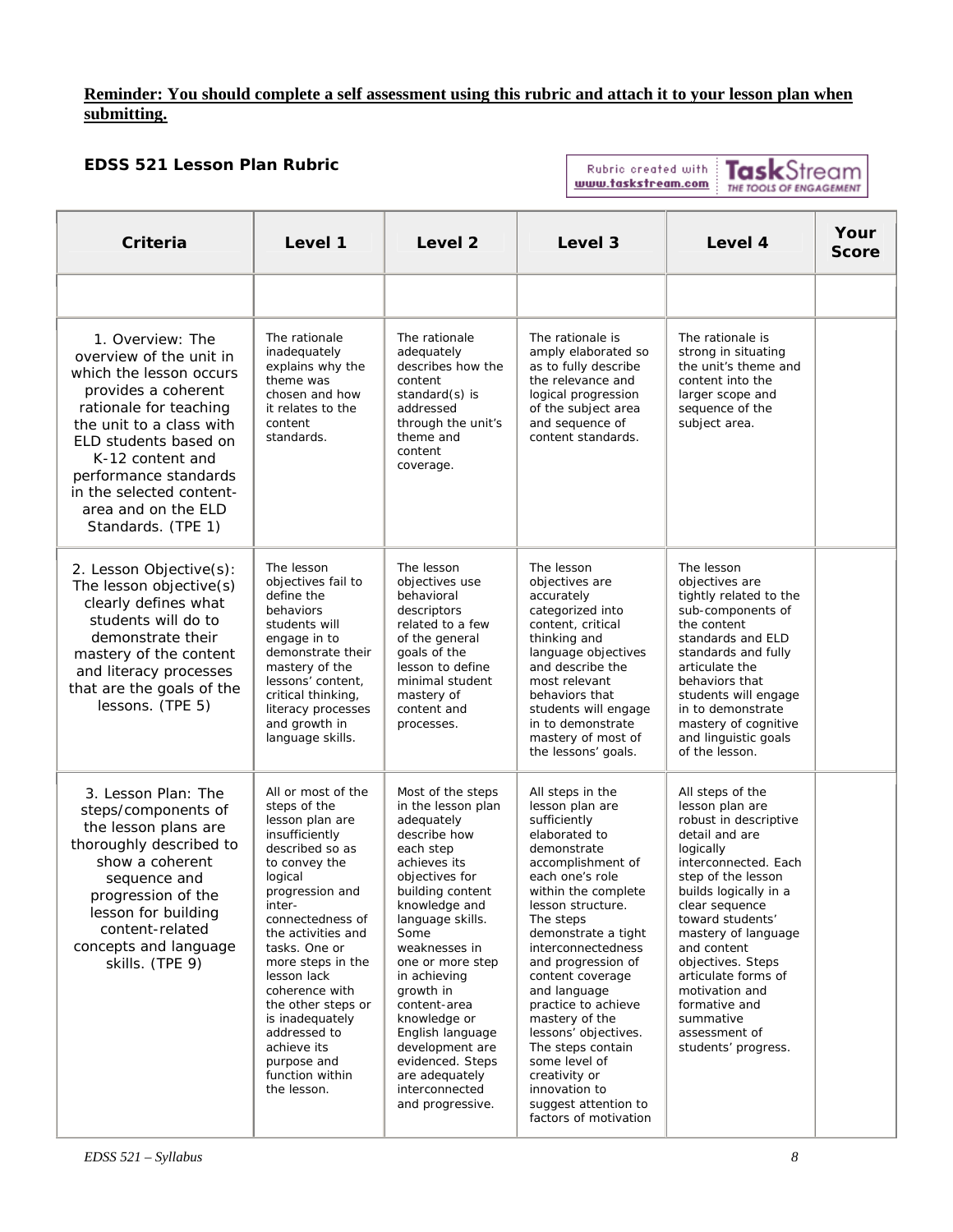|                                                                                                                                                                                        |                                                                                                                                                                                                                                                                                                         |                                                                                                                                                                                                                                                                                         | and student<br>engagement in<br>learning tasks.                                                                                                                                                                                                                                                    |                                                                                                                                                                                                                                                                                                                       |  |
|----------------------------------------------------------------------------------------------------------------------------------------------------------------------------------------|---------------------------------------------------------------------------------------------------------------------------------------------------------------------------------------------------------------------------------------------------------------------------------------------------------|-----------------------------------------------------------------------------------------------------------------------------------------------------------------------------------------------------------------------------------------------------------------------------------------|----------------------------------------------------------------------------------------------------------------------------------------------------------------------------------------------------------------------------------------------------------------------------------------------------|-----------------------------------------------------------------------------------------------------------------------------------------------------------------------------------------------------------------------------------------------------------------------------------------------------------------------|--|
| 4. Proficiency Levels:<br>Lessons are appropriate<br>for the targeted<br>proficiency level of the<br>students. (TPE 7)                                                                 | The language<br>level of the one<br>or more of the<br>lessons is too<br>advanced, too<br>easy, or<br>incomprehensible<br>for the<br>proficiency level<br>of the students.                                                                                                                               | The lessons are<br>written at a<br>comprehensible<br>language level,<br>but lack the<br>complexity to<br>advance the<br>students'<br>language learning<br>and/or cognitive<br>development<br>related to the<br>content standards<br>taught.                                             | The activities and<br>tasks in the lessons<br>match the level of<br>challenge and<br>complexity for the<br>corresponding level<br>of students'<br>academic English<br>proficiency and also<br>advance ELLs'<br>comprehension of<br>the content<br>standards taught.                                | The activities and<br>tasks in the lessons<br>are closely aligned<br>with the level of<br>challenge and<br>complexity for the<br>corresponding level<br>of students'<br>academic English<br>proficiency and<br>significantly advance<br>ELLs' cognitive<br>development related<br>to the content<br>standards taught. |  |
| 5. The Four Language<br>Arts Skills: The lesson<br>appropriately<br>incorporates 2 or more<br>skills of the language<br>arts: listening,<br>speaking, reading, and<br>writing. (TPE 7) | One or none of<br>the Language<br>arts skills are not<br>clearly<br>addressed. The<br>activities or tasks<br>among the<br>language skills<br>are fragmented<br>and<br>disconnected.                                                                                                                     | Addresses at<br>least two of the<br>language skills, in<br>a balanced<br>fashion, but lacks<br>clear inter-<br>relationships<br>among the skills.                                                                                                                                       | Addresses at least<br>two of the skills<br>through well-<br>articulated direct<br>instruction and<br>student tasks.                                                                                                                                                                                | Addresses two or<br>more of the skills so<br>each skill builds on<br>the other and<br>manipulates or<br>transforms the same<br>language in the<br>different forms.                                                                                                                                                    |  |
| 6. Instructional<br>Activities: The lesson<br>contains activities that<br>provide scaffolding and<br>practice for mastery of<br>key concepts and<br>academic vocabulary.<br>(TPE 6)    | The lesson design<br>does not provide<br>sufficient<br>linguistic<br>supports through<br>visual aids, etc.<br>and appropriate<br>teaching<br>strategies and<br>opportunities for<br>practicing<br>academic English<br>to contribute<br>meaningfully to<br>students' growth<br>in English<br>proficiency | The lesson design<br>contains some<br>activities with<br>instructional<br>supports and<br>application of<br>appropriate<br>scaffolding<br>strategies to<br>achieve a<br>minimum level of<br>practice of<br>language to be<br>comprehensible<br>but not<br>challenging for<br><b>ELL</b> | The lessons'<br>activities delineate<br>effective scaffolding<br>techniques and<br>engage ELL in<br>sufficient language<br>practice to advance<br>their learning of<br>academic English to<br>the next level of<br>proficiency along<br>with adequate<br>acquisition of some<br>content knowledge. | The lesson as whole<br>clearly articulates<br>the use of effective<br>strategies and<br>appropriate<br>instructional<br>materials to build<br>vocabulary<br>knowledge,<br>conceptual<br>understanding and<br>critical thinking for<br>ELL to achieve<br>higher levels of<br>language and<br>content learning.         |  |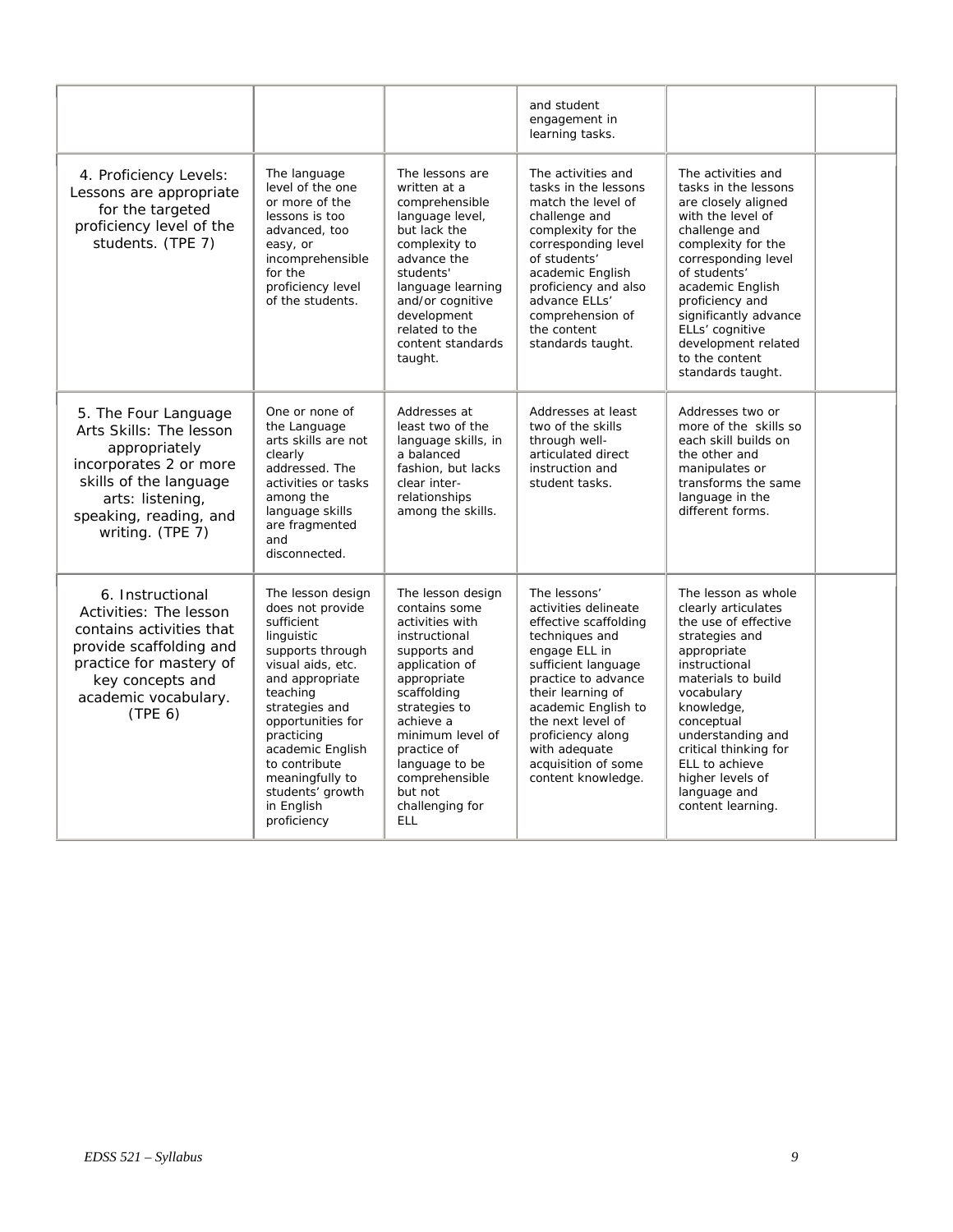## **California Teacher Performance Assessment Task #3 Classroom Assessment of Academic Learning Goals All Steps are described here; however, only steps 1, 2, and 3 are assignments**

### *General Information*

*"Teachers are committed to students and their learning. Accomplished teachers act on the belief that all students can learn. They treat students equitably, recognizing the individual differences that distinguish their students one from the other and taking account of these differences in their practice. They adjust their practice as appropriate, based on observation and knowledge of their students' interests, abilities, skills, knowledge, family circumstances and peer relationships" (from National Board Core Proposition I).* 

This assignment is designed to help you think about individual student needs within the context of whole class instruction and assessment. As a teacher, you will use assessment on a regular basis to determine how and what your students are understanding so that you can, not only monitor their progress, but inform your teaching decisions.

In addition, this assignment helps to prepare you for successful completion of part of the California Teacher Performance Assessment, a legislatively mandated evaluation.

**Reminder: Step 4 of Task 3 will be conducted during student teaching, collecting assessment data. The narrative portions of steps 4 and 5 will be addressed in the second semester in EDSS 531.** 

### *Analyzing and Writing your Findings:*

This will be a written academic piece. While the general directions and guide questions are meant to be addressed in your writing, they are provided as a guide only. They are not meant to be answered in bullet form or brief comments with incomplete sentences. The information gleaned can be transferred to TaskStream for the CA-TPA assessment and scoring. Academic writing and professionalism in your comments should be maintained at all times. Use a pseudonym to keep your students anonymous. Black out all names that appear on the data, evidence, and student work you attach to the analysis. Remember that you are only responding to Steps 1, 2, and 3 now. You will teach the unit and collect student samples of one assessment in order to complete steps 4 and 5 in the next semester. Keep in mind that, while I will be reading and evaluating your work and offering feedback, when you post your responses to TaskStream you will have another scorer. Be professional in your comments and writing.

### **Step I: Assessment Selection and Planning for the Whole Class (2-3 pages):**

Directions: To plan classroom assessment, a teacher determines his or her current point within the instructional sequence of a unit of study and identifies the student academic learning goals to measure. "Ideally, assessment and instruction are linked inextricably within any curriculum. The key to using assessment effectively and efficiently in a program of instruction is to recognize above all that different types of assessment tools must be used for different purposes." (Reading/language Arts Framework for California public Schools, 1999, p. 215). Select one class, a content area, and a unit of study to work with as you complete this performance task. You will check and assess student learning at many points along the way. For this assignment, you will need to identify one particular assessment, formative or summative, administer it to students, collect samples, and analyze the sample to determine students' accomplishments and needs. Further, within the whole class assessment, you will more deeply analyze two particular students, an English Learner and a Special Needs Student, to determine whether the accommodations and adaptations you used were successful and/or what you need to do differently for those students.

### **A. Academic Content Selection**

It is to your advantage to discuss this assignment with your cooperating teacher early on so that the unit you design will be used during student teaching and so that you have access to appropriate students to complete the required elements.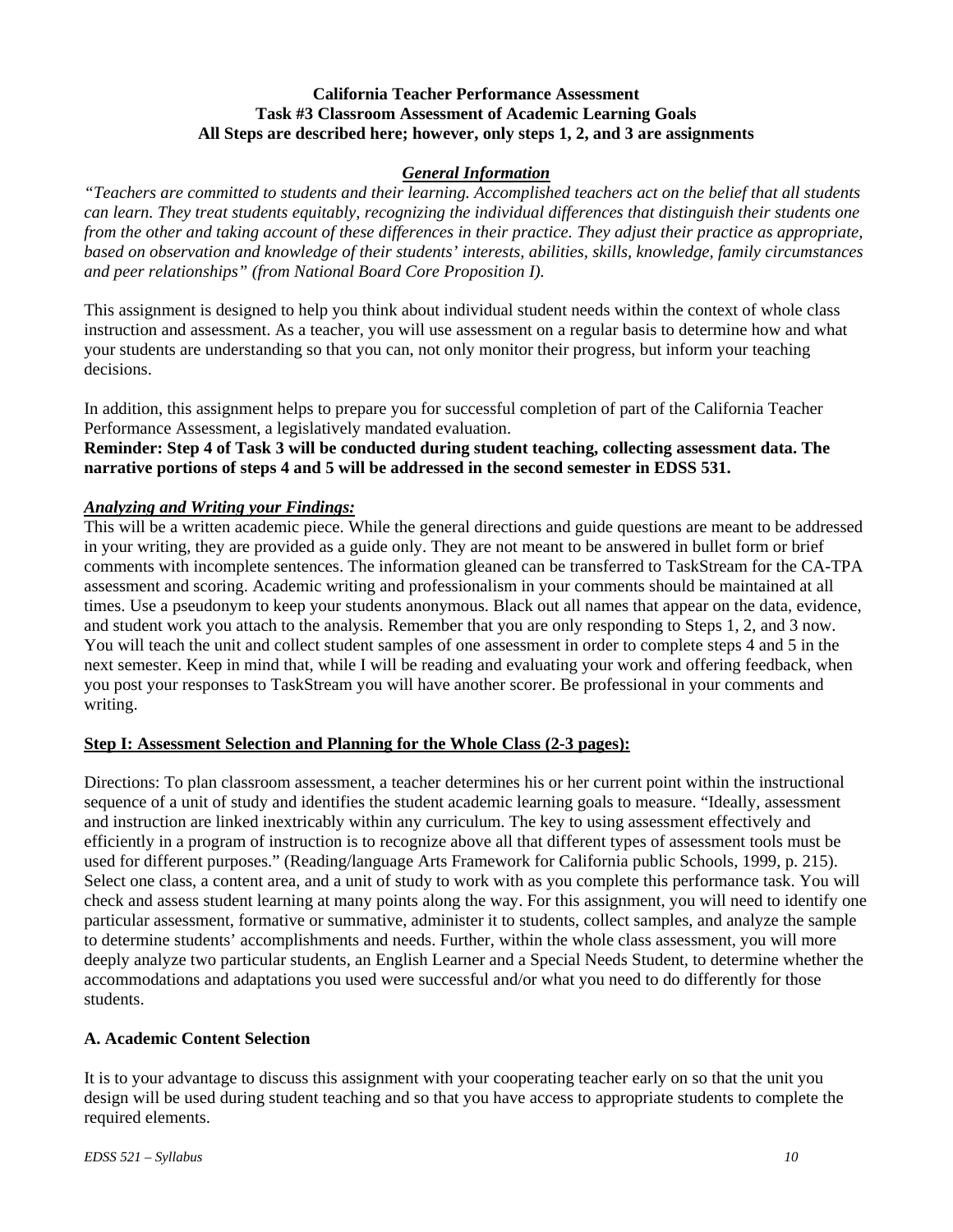- Describe the grade level, content area and subject matter you will be teaching and your unit will address.
- What are the state-adopted academic content standards for students you will cover at this time. While there may be several content standards you address throughout the unit, choose 1-3 primary content standards and identify them by content, (geometry), number 22.0), and a brief, annotated sentence or two (Students know the effect of rigid motions on figures in the coordinate plane and space, including rotations, translations, and reflections.) DO NOT include half page or even quarter page verbage from the full text of the standard. Your readers know these standards and are more interested in YOUR writing and responses to the prompts.
- Describe the unit of study that addresses the standards you chose. Although you are addressing state mandated content standards, what is your rationale for choosing the concept focus, the types of activities, and the "big ideas" you want for your students to understand. Include the academic learning goals for the unit and how they "fit" into the overall plan for the year.
- Identify the sequence in the unit where the assessment occurs, e.g. the beginning, middle, or end.

### **B. Assessment Planning**

Directions: If you are at the beginning of your unit, you will give your students a **pre-assessment or entry level assessment**. If you are moving through the unit, you will use **formative or progress-monitoring** assessments. If you are at the end of the unit, you will use a **summative assessment**. In your narrative, include the following information:

- Purpose of the assessment. Identify whether the assessment is entry level, progress-monitoring, or summative.
- Type of assessment (verbal response, multiple choice, short essay, oral presentation, performance task, etc.)
- Knowledge and skills your students will need to be able to complete the assessment. In other words, what will you students need to know and/or be able to do to complete the assessment?
- Evidence of student learning you will collect.
- Explain how the evidence you collect will document student achievement of the academic learning goal(s).
- Explain how the student assessment evidence will be measured or scored, e.g. rubric, answer key, progress from the beginning or entry assessment, combination, etc.
- Describe the implementation sequence of the assessment. Address each of the following and provide a rationale for your decisions.
	- o Teaching strategies including communicating the purpose of the assessment, the scoring criteria, and the procedures for completing the assessment.
	- o Student activities
	- o Student grouping
	- o Materials, technology, and/or resources, including the use of instructional aides, parents, or other adults in the room
- Explain how you will use the assessment results
- Describe how you will share the assessment results with students, families, and other colleagues and support personnel when necessary.
- Identify the originator of the assessment. Is it one that you developed, you adopted, or you adapted from another source such as a district, publisher, internet, or another teachers?

Include a copy of the assessment, any additional directions if provided, answer key, rubric, scoring, guide, etc.

### **Step 2. Learning about Students: Whole Class and Two Focus Students (4-6 pages):**

*EDSS 521 – Syllabus 11*  Directions: An important step in planning assessment is to learn about your students. Provide information about the whole class and two students, an English learner and a student identified with special need who presents a different instructional challenge. Consider your selected content area when describing what you learned about the two focus students. For each of the items below be sure to include a description of what you learned about each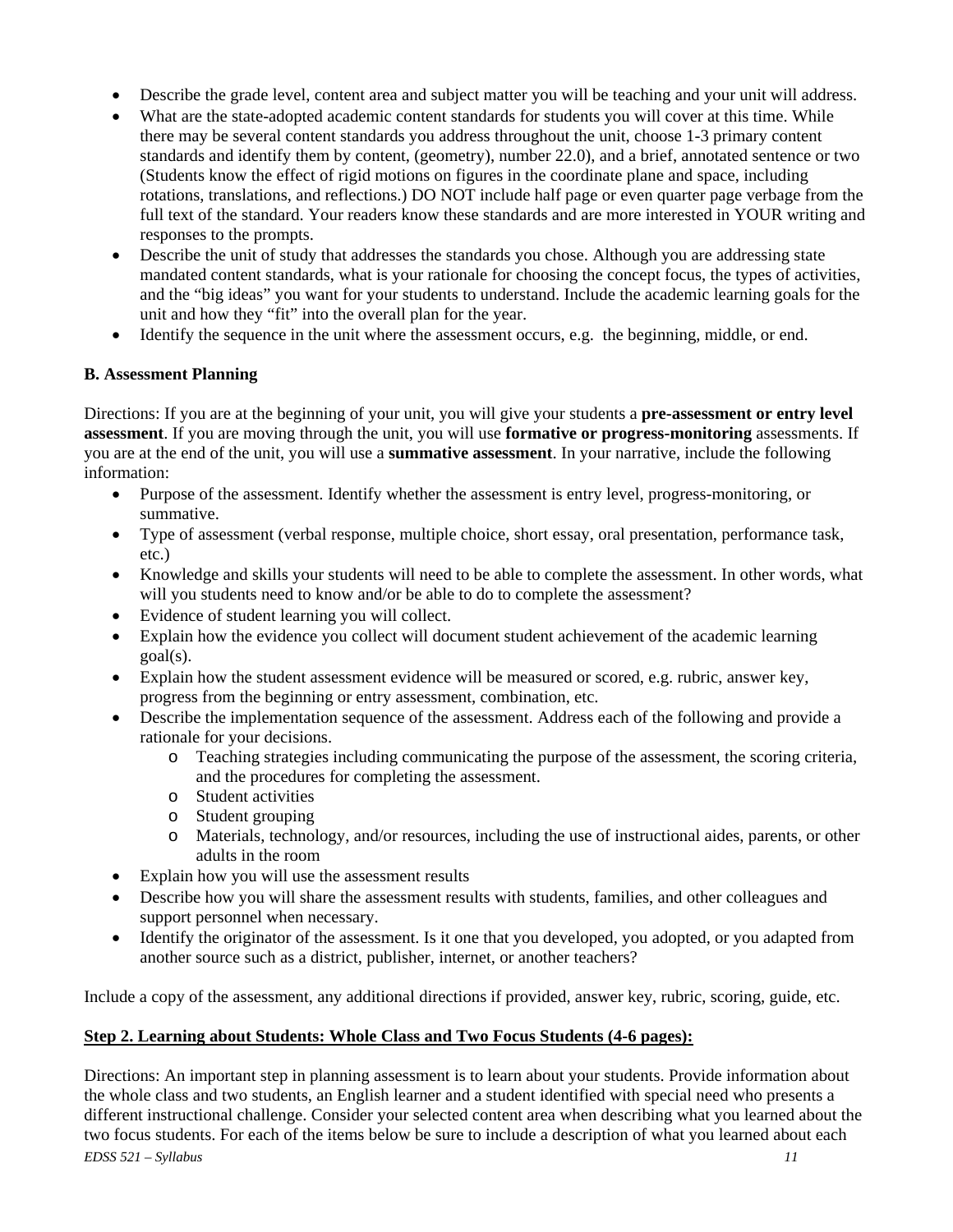student and an explanation of how the information will influence your academic instructional planning, including assessment. Begin your narrative with overall class information: age range of students, total number of students, number of female students, number of male students, number of English language learners, and number of students with IEP or 504 plans. Instruments that will help you gather the required information are included later in this section and are referenced in parentheses in the required information bullets.

## **A. Student 1: An English learner**

It is to your advantage to discuss this assignment with your cooperating teacher early on so that the unit you design will be used during student teaching and so that you have access to appropriate students to complete the required elements.

In your narrative include the following information. Suggested resources are included in parentheses:

- Gender and age of the student
- Describe what you learned about the student's linguistic background (CELDT scores, cumulative records, interview, interest inventory). Explain how the information will influence your academic instructional planning, including assessment.
- Explain what you learned about the student's academic language abilities in relations to his academic content area (CELDT scores, Content Area Reading Inventory (CARI), information from current teacher, past teacher, AVID teacher, ELD teacher, cumulative records). Explain how the information will influence your academic instructional planning, including assessment.
- Describe the students content knowledge and skills in this subject matter (cumulative records, e.g. past grades in this content, current grades, standardized test scores in this content, CARI). Explain how the information will influence your academic instructional planning, including assessment.
- Describe any physical, social, and emotional development relevant to this academic content area (interview, interest inventory, information from other teachers). Explain how the information will influence your academic instructional planning, including assessment.
- Describe the student's cultural background including family and home relevant to this academic content area (interview, cumulative records). Explain how the information will influence your academic instructional planning, including assessment.
- Describe any special considerations, including health issues relevant to this academic content area (cumulative records, information from cooperating teacher). Explain how the information will influence your academic instructional planning, including assessment.
- Identify any interests and aspirations relevant to this academic content area (interview). Explain how the information will influence your academic instructional planning, including assessment.
- Describe other relevant information especially related to any aspect of this academic content area and your particular class, e.g. attendance, extracurricular activites, etc. (interview). Explain how the information will influence your academic instructional planning, including assessment.

## **B. Student 2: A student with an identified special need**

In your narrative include the following information. Suggested resources are included in parentheses:

- Gender and age of the student
- Explain why you selected this student.
- Explain how the instructional challenge that he/she presents is different from that of the ELL student.
- Identify the student's linguistic background. Explain how the information will influence your academic instructional planning, including assessment.
- Explain what you learned about the student's academic language abilities in relations to his academic content area (CELDT scores, Content Area Reading Inventory (CARI), information from current teacher, past teacher, AVID teacher, ELD teacher, cumulative records). Explain how the information will influence your academic instructional planning, including assessment.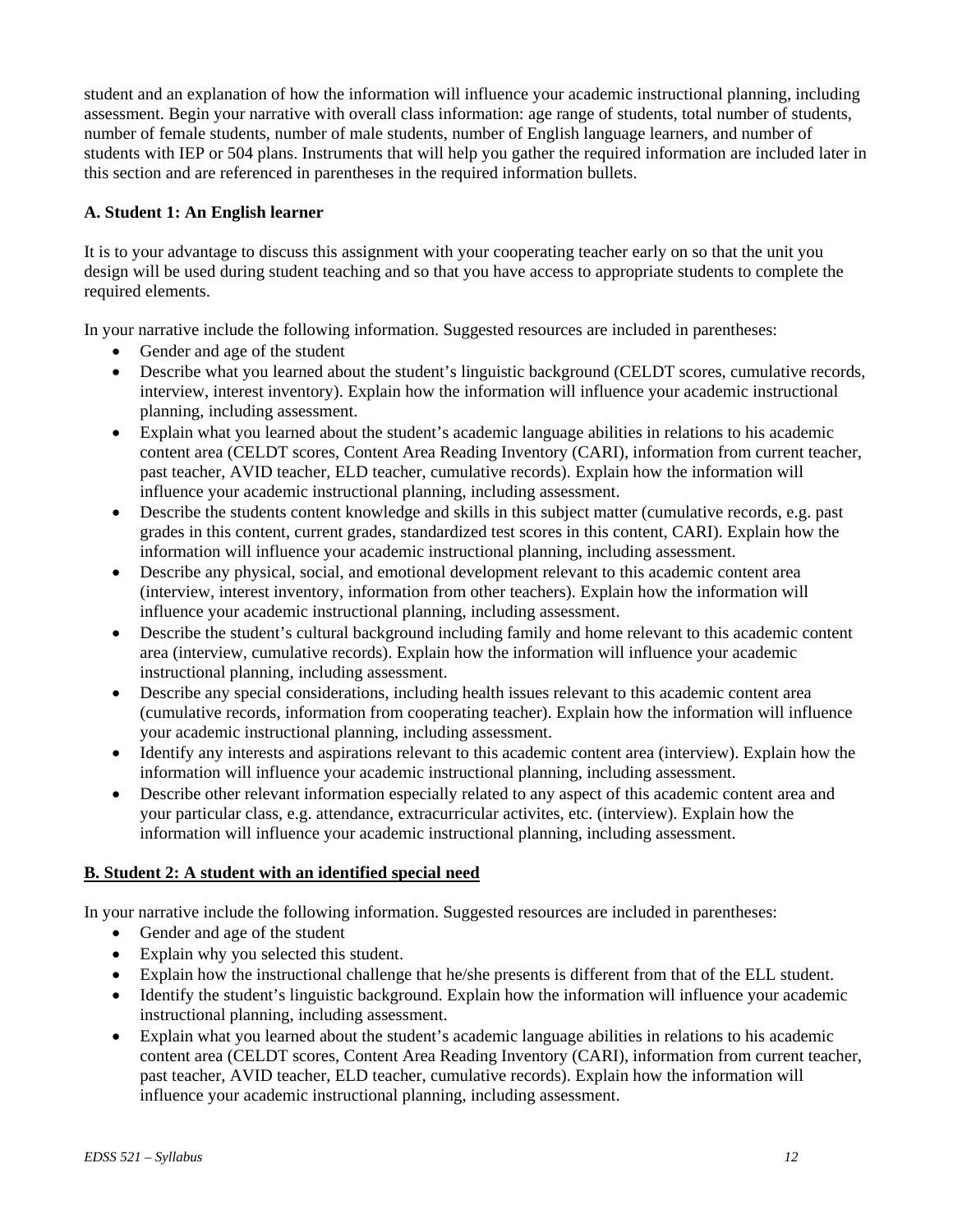- Describe the student's content knowledge and skills in this subject matter (cumulative records, e.g. past grades in this content, current grades, standardized test scores in this content, CARI). Explain how the information will influence your academic instructional planning, including assessment.
- Describe any physical, social, and emotional development relevant to this academic content area (interview, interest inventory, information from other teachers). Explain how the information will influence your academic instructional planning, including assessment.
- Describe the student's cultural background including family and home relevant to this academic content area (interview, cumulative records). Explain how the information will influence your academic instructional planning, including assessment.
- Describe any special considerations, including health issues relevant to this academic content area (cumulative records, information from cooperating teacher). Explain how the information will influence your academic instructional planning, including assessment.
- Identify any interests and aspirations relevant to this academic content area (interview). Explain how the information will influence your academic instructional planning, including assessment.
- Other relevant information especially related to any aspect of this academic content area and your particular class, e.g. attendance, extracurricular activities, etc. (interview). Explain how the information will influence your academic instructional planning, including assessment.

Instruments to assist you with gathering data for Step 2:

**1. Individual Student Interview:** Explain to your student why you are doing this assignment and what you hope to learn from it. Ask permission to gather some information about their school history and current interests. Much of this information could also be gleaned from a whole class Interest Inventory. Ask your teacher if one was administered in the beginning of the year or if you could devise one to administer now. Interview topics:

- ♦ Ask how many schools the student has attended.
- ♦ Find out if the student moved during the first three to four grades of elementary school
- ♦ Ask about the student's early memories of learning to read and write (use your own literacy autobiography as a guide here)
- ♦ Ask how the student felt about school in grades 1-3, 4-6, junior high/middle school, high school. Look for any changes in attitude and ask for details. (If the student doesn't really open up here, you may try telling him/her an experience you had in middle school where a kid picked on you or someone made fun of your hair, etc. and ask the student if anything like that ever happened and how that made the student feel.)
- ♦ Ask how the student feels about school now.
- ♦ Ask how the student to tell you about his/her experiences and background in your particular subject area. Encourage the student to be honest, assuring the student that you understand if the subject you teach isn't necessarily their favorite.
- ♦ Ask the student what other language he/she uses. Ask if he/she can read and write in both languages; ask which language is used with friends and family. Some students will be able to describe in which language they "think", and if they still move in and out of two languages when learning in different content areas ask about this.
- ♦ Ask the student what his/her aspirations and goals are. Look for any connection with knowledge and skills in your content area that you can identify and explain to the student.
- ♦ Remember to ask about family influences on the student's literacy, e.g. Does the student read at home? Does his/her family have lots of reading material around the house? etc.
- ♦ Ask what extracurricular activities and interests the student has both in and outside of school. Is there a connection to your subject area that you can use to motivate the student.
- ♦ Ask what the student considers to be the best way for him/her to learn and what conditions keep him/her from learning.

*EDSS 521 – Syllabus 13*  Don't ask for information you are able to get from existing data (see list below). Use your own intuition and stop the questioning if your student seems to find all this too intrusive. Some students will be glad to talk about themselves and will offer even more information than you are asking, while others will be more reluctant to share information with someone they do not know well.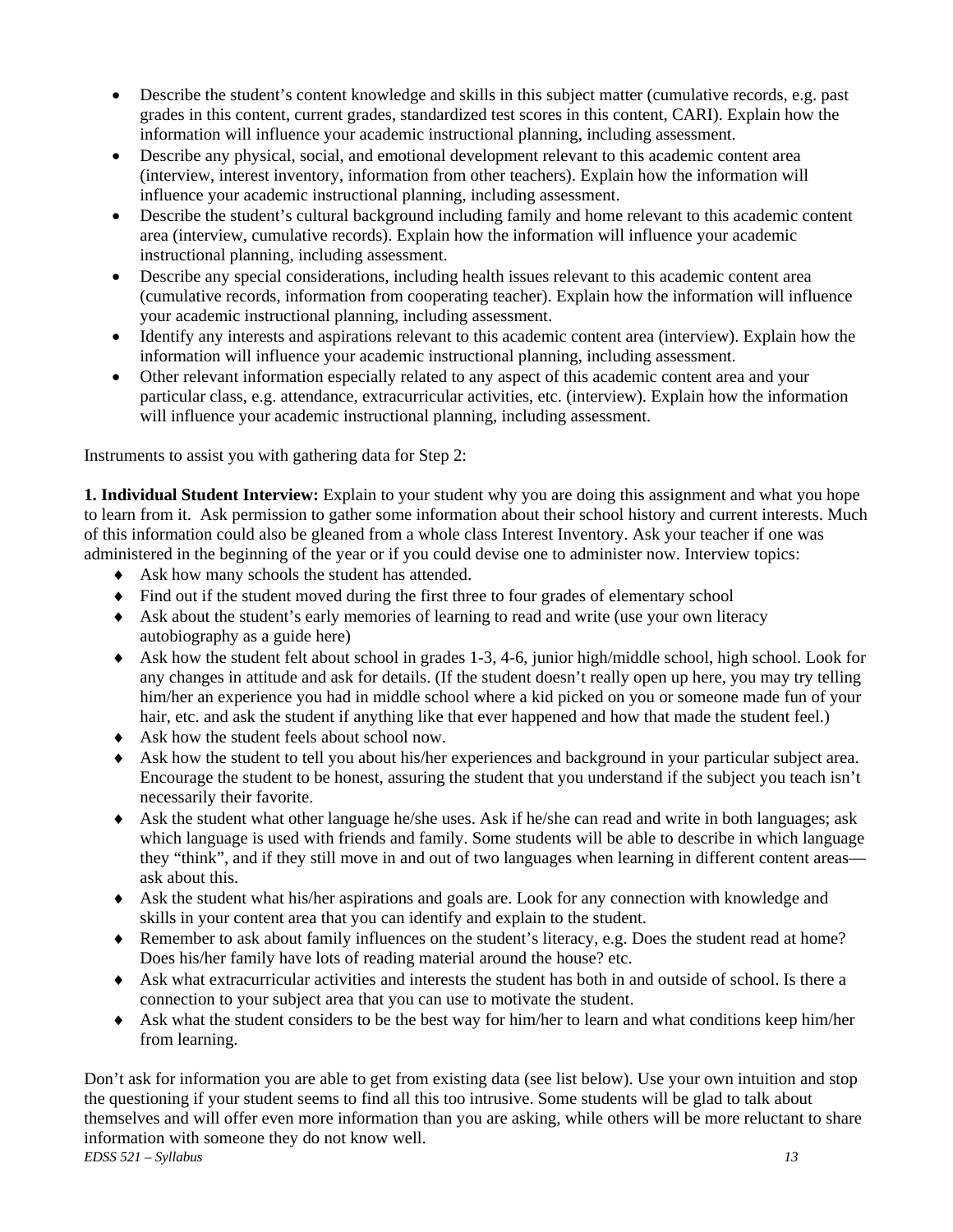**2. Gather existing data:** You may or may not be able to access the following data. But it is valuable information and helps to add pieces to the puzzle. You may ask your on-site supervisor or the recommending teacher for access to this information.

- Ask if you can see the results of any pre-existing standardized test results.
- Ask if you can access the student's grades from past years.
- Ask if the teacher saved a writing sample from the beginning of the year and if there is a current writing sample. This writing sample may not be from the teacher with whom you are student teaching. It may be from the English teacher, if that teacher is different. Be sure to ask the circumstances surrounding the writing of the piece, e.g. was it a 10 min. journal entry, a prompt completed in one sitting, or a piece that went through the writing process with editing.
- Ask if the teacher distributed and collected any interest inventories or attitudinal surveys at the beginning of the year.
- Ask the teacher what he-she has noticed about the student, e.g. regular or irregular attendance, hands work in on time, seems to be socially acclimated, etc. anything that the teacher has noticed might be useful information.

**3. Shadow your student:** Spend 3 periods during the day with your student as well as breaks, lunch and/or an extracurricular activity that is related to school. Observe and include in your notes:

- Date of shadowing
- A description of each class; including size, length, number of students, expectations of student performance, and climate of the class.
- How the student responds in situations throughout the period
- Learning strategies your student demonstrates (especially reading and writing)
- Interaction your student has with teacher and peers
- Description of non-class time
- Reflection of the day; your overall reaction to events of the day, where and why your student was most involved, any problem areas your student encountered.

**4. Design and administer a Content Area Reading Inventory (CARI).** You may only want to administer the CARI to your two selected students; however, it can easily be administered to a whole class and helps you to determine any difficulties the class may have in reading your required textbook.

### **In subject area groups, take a passage from a content text.**

### Modified from:

Dornan, R., Rosen, L., & Wilson, M. ((1997). *Multiple voices, multiple texts: Reading in the secondary content areas.* Portsmouth, NH: Heinemann.

The CARI is a teacher-made group or individual reading assessment tool based on the core text or reading material in the classroom. It measures students' performance reading subject material. The CARI is different from just previewing the text in that it helps to diagnose your students' ability to independently read and comprehend the text. There is no standardized way to create a CARI; however, most sources recommend that it contain questions covering the use of text components and study aids, vocabulary knowledge and strategies, and comprehension.

Construct about 15 questions from the following areas:

## **Vocabulary and Comprehension: Choose a selection from the textbook, 1-2 pages, depending on the amount of text on each page.**

- Vocabulary knowledge and Strategies, e.g. defining words, inferring meaning from context, finding and applying definitions from dictionary or glossary (5-6 questions)
- Comprehension, e.g. finding text-explicit information (fact/recall), finding text-implicit information (inferential meaning) (8-10 questions)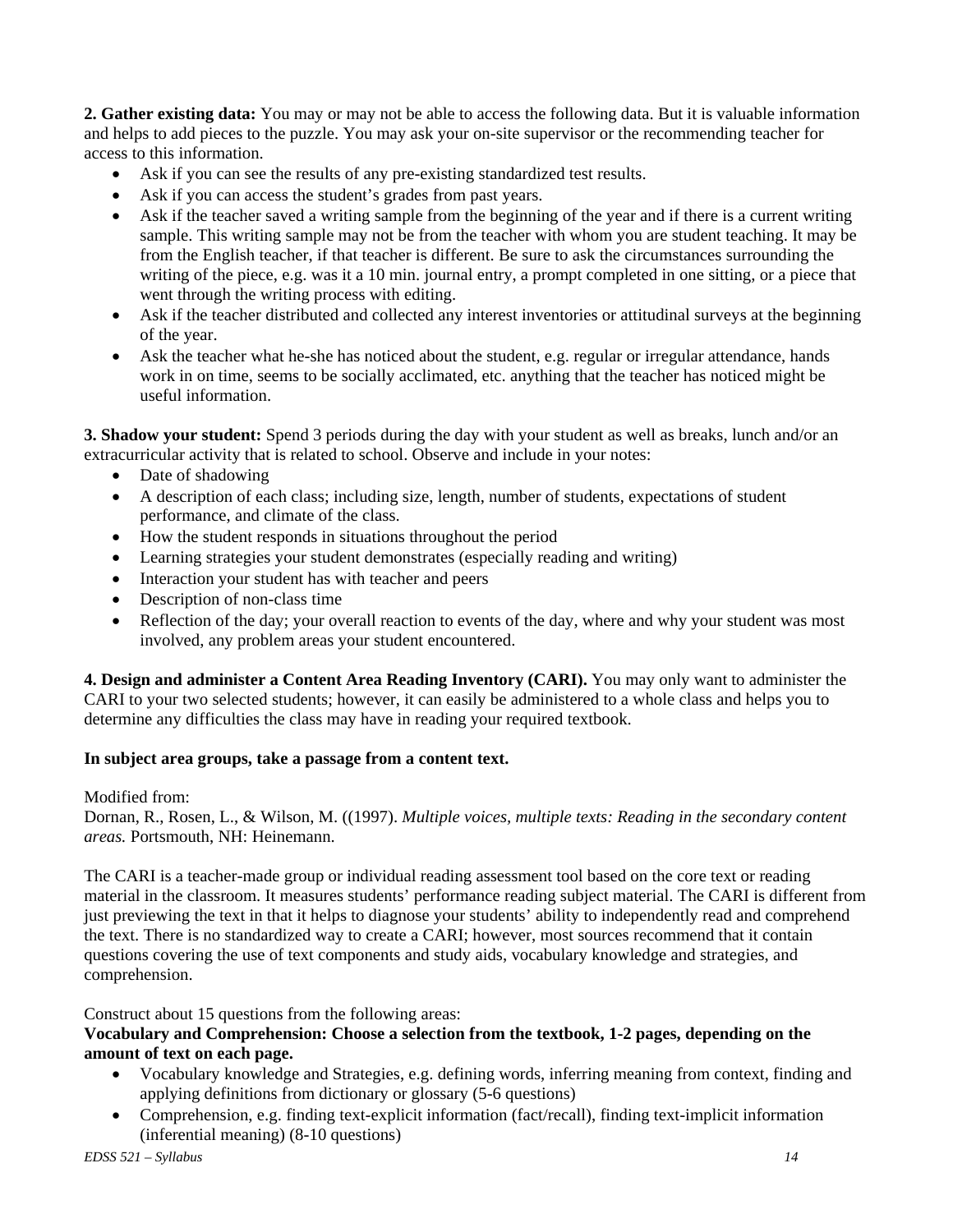• Learning aids, e.g. graphs, charts, tables, maps, study questions, etc. (2-3 questions). You may combine text and a chart or graph if that is more typical of the types of reading your students will do, e.g. math text.

*Question construction can be varied, including multiple choice, fill in the blank, short answer.* 

Sample questions for American history:

This section of the Reading Inventory deals shows how well you can deal with academic vocabulary as well as your ability to understand what you read in this text. Turn to page 599 and read Section Three, "The Great Depression shatters the prosperity of the 1920s."Then answer the following questions based on the reading.

- 1. In the middle of the 1st paragraph, why is the word **prosperity** highlighted in dark print? Write your own definition of this word, using information from the paragraph.
- 2. Examine the chart on p. 600. What industries were most negatively affected by the economy during the Depression?
- 3. The section survey at the end identifies important terms. If you can't find a term, where do you look for information?
- 4. How did overproduction and overspeculation lead to the stock market crash of 1929? (inferential)
- 5. How did the Hoover administration respond to the Great Depression? (fact/recall)
- 6. Why were farmers hit hardest by the Depression? (inferential)
- 7. What influence did the auto license tag on p. 604 have on the 1932 election? (inferential)
- ETC.

#### **Administration of the CARI:**

Although the CARI is designed to be administered to a whole class, you may choose to administer it only to your selected students. Be sure students know that the CARI is for their benefit—to help you plan for instruction—not as a grade in the grade book.

Observe students, especially your case study student(s), as they take the inventory, noting who looks stressed, who can't seem to find the answers to the questions, who breezes through the inventory, and who just gives up. Recording these observations and comparing them to the CARI scores will give additional insight into each student's inventory results and reading abilities as well as into the text's "friendliness."

Analyze the results with item analysis. If the first 4 questions deal with text organization and structure, then determine how students did in that particular section. If the next 4 questions deal with vocabulary, then analyze that section separately, as well. Do the same for the comprehension questions, even identifying which are fact/recall, and which are inferential. Although analyzing the "whole" inventory score is helpful, item and section analysis will yield more beneficial information for particular strengths and weaknesses.

While there are certain questions that you will want to look at yourself, one suggestion is to ask students to exchange papers for correction. This allows you to "teach" parts of the book as you review the questions and answers. Once scores are calculated, go over the CARI with the class, giving students a chance to discuss where and why they had problems. This also helps to inform your teaching and identify areas of strength and weakness.

### **Step 3: Assessment Adaptations for Two Focus Students**

### Directions:

Consider your plan for assessment in Step I and what you learned about the two focus students and the implications for instruction and assessment that you identified in Step 2. It may be helpful to reference your information in Step I, Part B.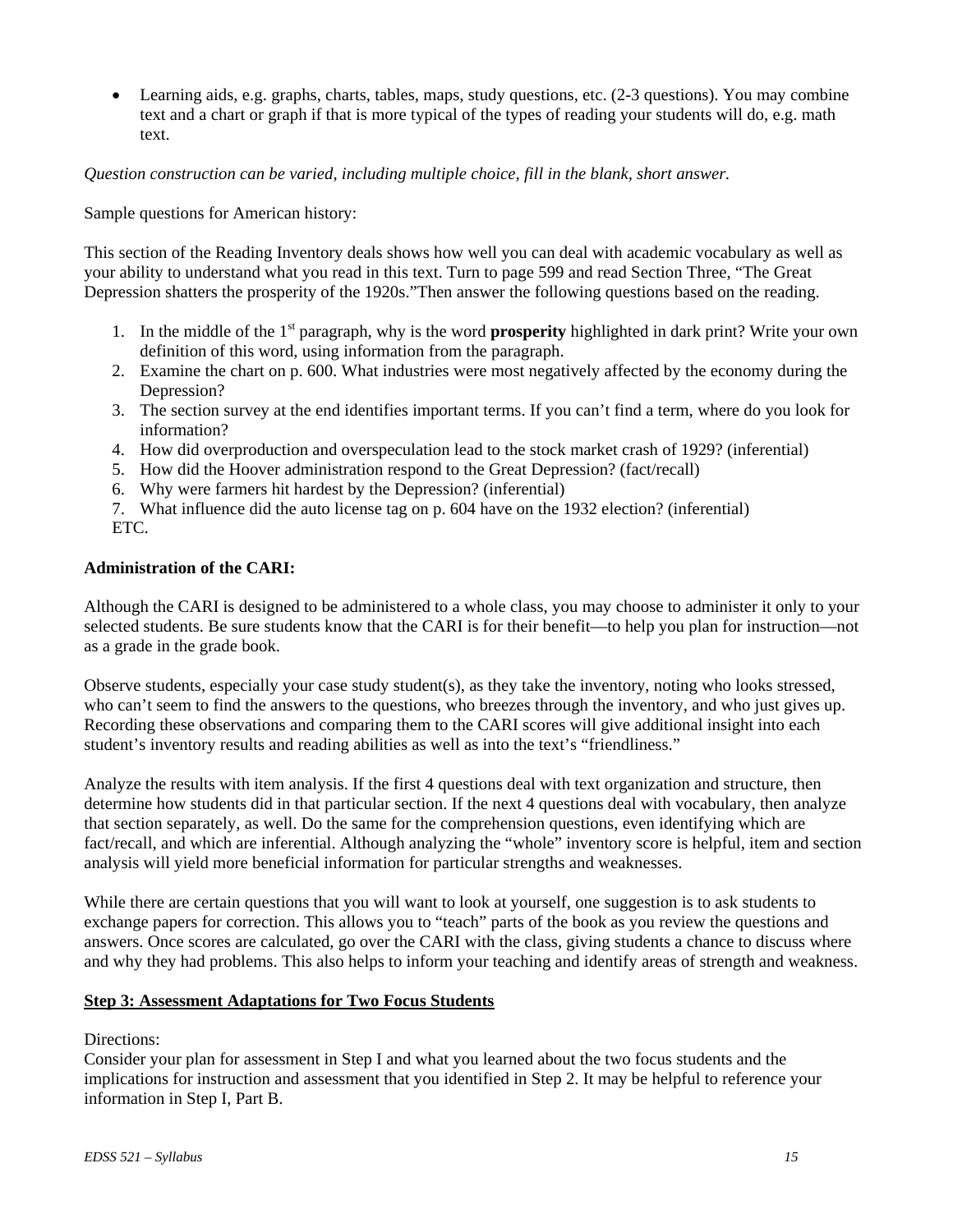Begin your narrative with an explanation of what each student will need to know and be able to do to complete the assessment. Determine what adaptations you will make to the assessment for each student. If you determine that no adaptations are needed for a part of the plan, indicate that decision.

### **A. Adaptations for Student 1: An English Learner**

- Identify the evidence of student learning you will collect. Explain your decisions about assessment adaptations and a rationale for those decisions.
- Explain how the student assessment evidence will be measured or scored. Explain your decisions about assessment adaptations and a rationale for those decisions.
- Describe the implementation of the assessment including:
	- o Teaching strategies for communicating the purpose of the assessment, the scoring criteria, and the procedures for completing the assessment.
	- o Student activities
	- o Student grouping
	- o Materials, technology, and/or resources, including the use of instructional aides, parents, or other adults in the room.

Explain your decisions about assessment adaptations and a rationale for those decisions.

- Describe ways you will use the assessment results. Explain your decisions about assessment adaptations and a rationale for those decisions.
- Identify ways you will share the assessment results with students, families, and other colleagues and support personnel, when appropriate. Explain your decisions about assessment adaptations and a rationale for those decisions.

### **B. Adaptations for Student 2: A student with an identified special need**

- Identify the evidence of student learning you will collect. Explain your decisions about assessment adaptations and a rationale for those decisions.
- Explain how the student assessment evidence will be measured or scored. Explain your decisions about assessment adaptations and a rationale for those decisions.
- Describe the implementation of the assessment including:
	- o Teaching strategies for communicating the purpose of the assessment, the scoring criteria, and the procedures for completing the assessment.
	- o Student activities
	- o Student grouping
	- o Materials, technology, and/or resources, including the use of instructional aides, parents, or other adults in the room.

Explain your decisions about assessment adaptations and a rationale for those decisions.

- Describe ways you will use the assessment results. Explain your decisions about assessment adaptations and a rationale for those decisions.
- Identify ways you will share the assessment results with students, families, and other colleagues and support personnel, when appropriate. Explain your decisions about assessment adaptations and a rationale for those decisions.

### **Step 4: Giving the Assessment to the Whole Class, Including Two Focus Students ( to be accomplished during first semester student teaching and submitted second semester in EDSS 531)**

Directions: Give the assessment to your class during the first semester of student teaching. Collect and score all the evidence of student learning from the assessment. Consider all the assessment responses and select three responses that represent the range of achievement within the class. Label these responses as Student 3, Student 4, and Student 5. Label the two focus students' assessment responses as Student 1 and Student 2. Submit all five assessment responses. Review carefully the evidence of student learning you are submitting. Briefly explain why you selected each of the five students to represent the range of responses in the class.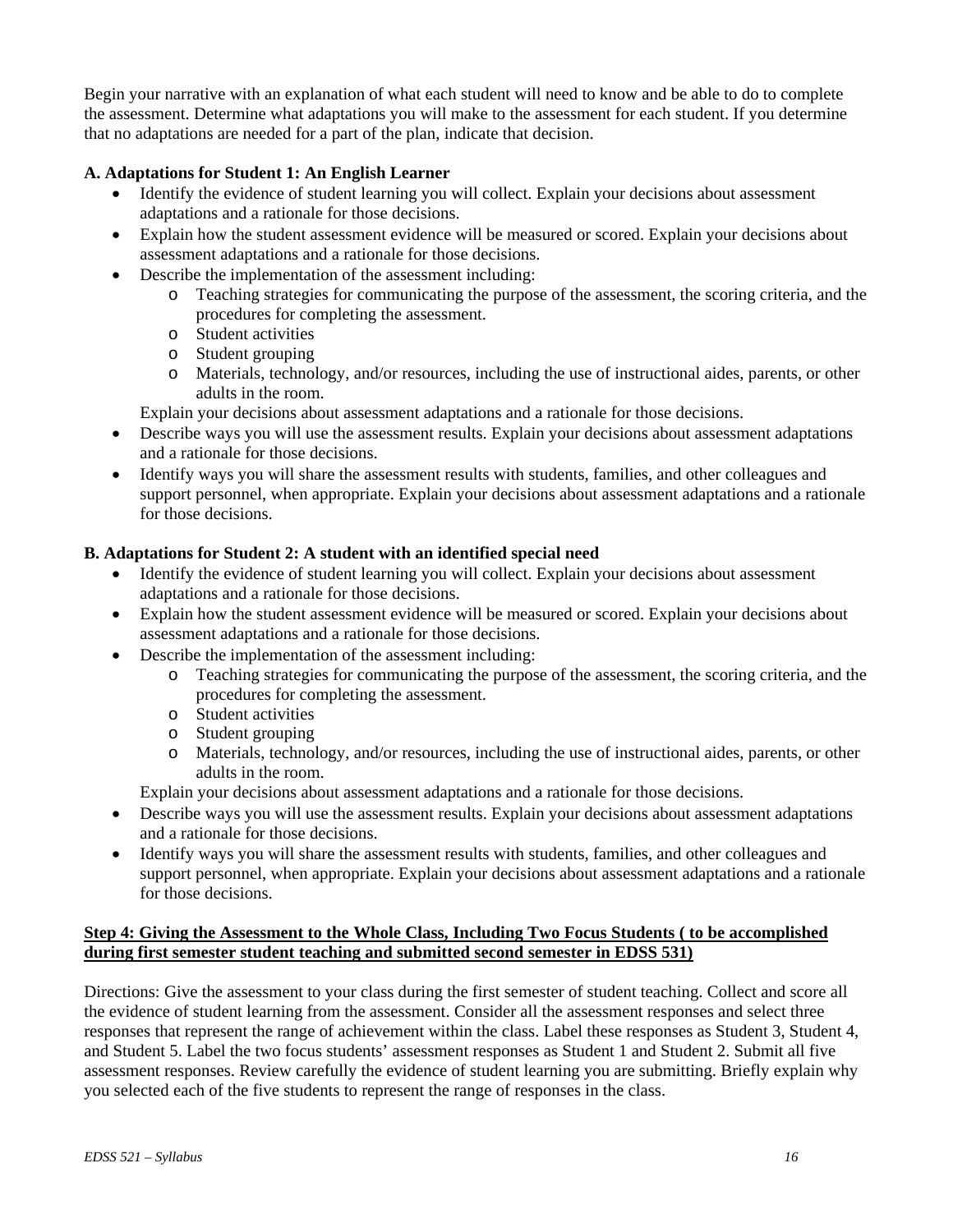If the assessment is oral or represents a student performance, provide your description of the students' responses and your assessment of those responses, including the class as a whole, the three responses that represent the range of achievement in the class, and the two focus student responses.

## **Step 5: Analyzing Evidence of Student Academic Learning and the Assessment (to be completed and submitted in EDSS 531**

## **Step 6: Reflection on Assessment Implementation and Student Learning (to be completed and submitted in EDSS 531**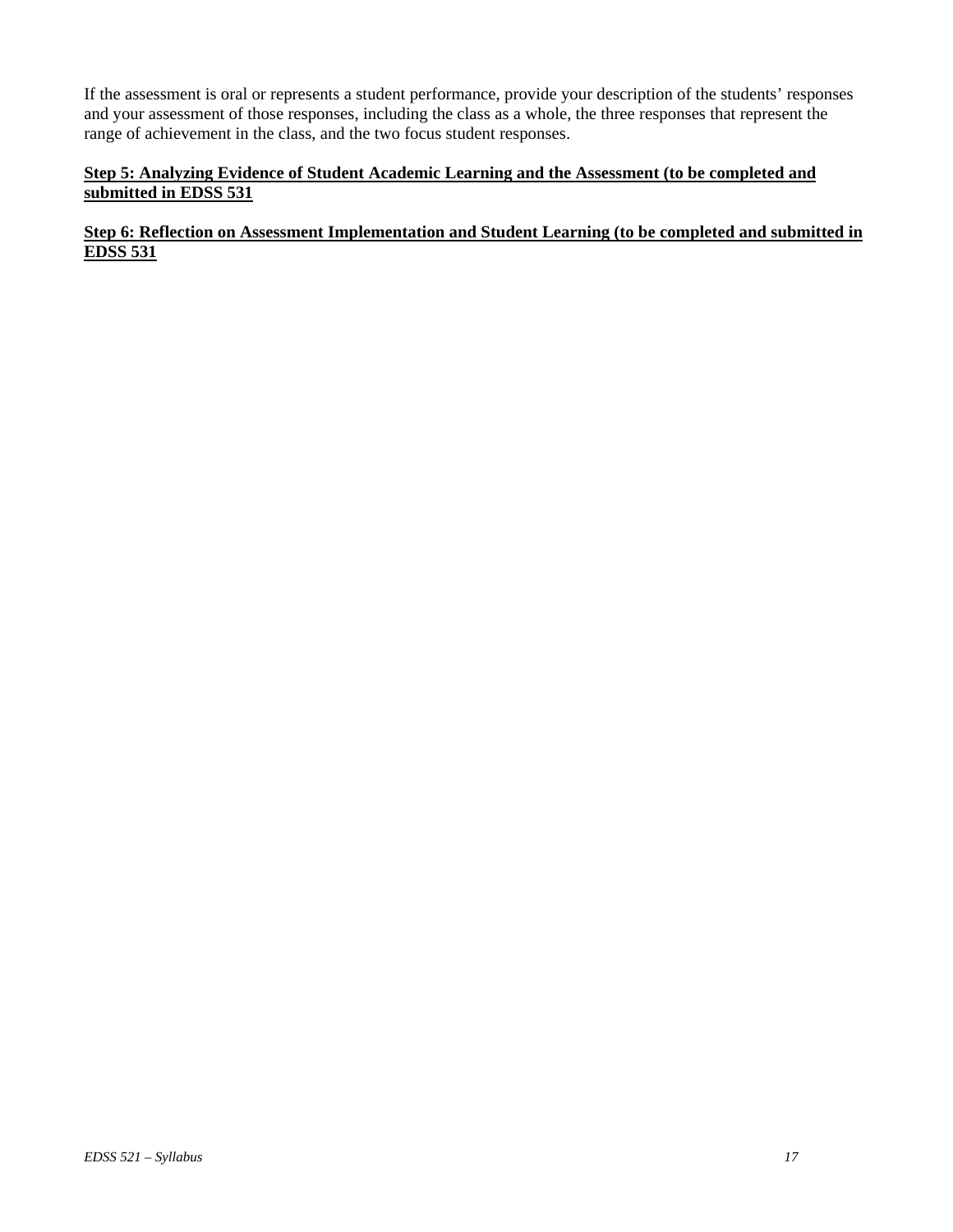## *The Maintenance and Development of Positive Teacher Dispositional Behaviors in the College of Education Courses*

(These are the AFFECTIVE objectives for our single subject courses.)

#### Purpose/Rationale

A variety of practitioner and university research suggests the importance of linking affective objectives (feelings, attitudes, values, and social behaviors) to all cognitive objectives (mental operations, content knowledge) in all subject areas (Roberts and Kellough, 2000). Krathwohl, Bloom and Masia (1964) developed a useful taxonomy for teachers to use in defining and implementing affective objectives. These student behaviors are hierarchical from least internalized to most internalized: 1) receiving; 2) responding; 3) valuing; 4) organizing; 5) internalizing and acting. There is a correlation between students' academic success and the degree to which teachers incorporate these affective objectives (Roberts and Kellough, 2000; Baldwin, Keating and Bachman, 2003).

In order for teachers to facilitate and integrate these affective expectations into their own teaching, it is essential that they demonstrate corresponding personal attributes (characteristics, qualities) in their own learning. In light of this, it is critical for pre-service teachers to be given an overall dispositional model (a range of these personal attributes) that can be used by them, as future teachers, and that illustrates the importance of and encourages the practice of these attributes. This dispositional model generally reflects the high expectations of quality teaching such as enthusiasm, positive attitudes, positive interactions and supportive interpersonal relationships within the teaching environment. In summary, there is a general consensus within the educational community that these attributes are considered highly desirable professional qualities in teachers (with an obvious range of individual manifestations) that will assist in promoting successful teaching and learning outcomes (Stone, 2002; McEwan, 2002; Dewey, 1910).

### Scoring Criteria

Each of these seven dispositional attributes will be scored on a 4-point scale in terms of level of accomplishment. Reflective and "supported" assessment is the goal; you will be asked for evidence in support of your scores. "Perfection" (all 4's) is NOT the goal. While these dispositional attributes define professional and collegial behavior to which we expect all teacher candidates (and our students) to aspire, it is recognized that individuals will have areas in need of improvement (we are, after all, human!). Earning full credit for this "assignment" (at the end of the course) is predicated on your ability to provide evidence of your assessments and your ability to work conscientiously toward increased accomplishment. This is what reflective practitioners do, monitor and self-evaluate their own performances as well as that of their students. Peer input, self-evaluation, and intermediate conferences during your EDSS courses will assist in formative assessments.

Exceeds expectations (4): Teacher candidate demonstrates an especially high level of functioning with respect to this attribute (no sub par examples).

Meets expectations (3): Teacher candidate demonstrates an acceptable level of functioning with respect to this attribute (some qualities may be high while others are more limited; while there is room for continued growth, this candidate is generally solid; no concerns exist).

Below expectations (2): Teacher candidate demonstrates inconsistent levels of functioning with respect to this attribute; the candidate is on his/her way to meeting expectations, but needs time or a conscientious focus on this attribute in order to do so (numerous limitations or examples noted).

Well below expectations (1): Teacher candidate demonstrates a low level of functioning with respect to this attribute (serious overall limitations noted in this area).

#### Teacher Dispositions

(As seen in preservice programs - Roberts & Kellough, 2000; Stone, 2002; McEwan, 2002; Baldwin, Keating & Bachman, 2003; Johnson & Johnson, 1994; COE Mission Statement, 1997)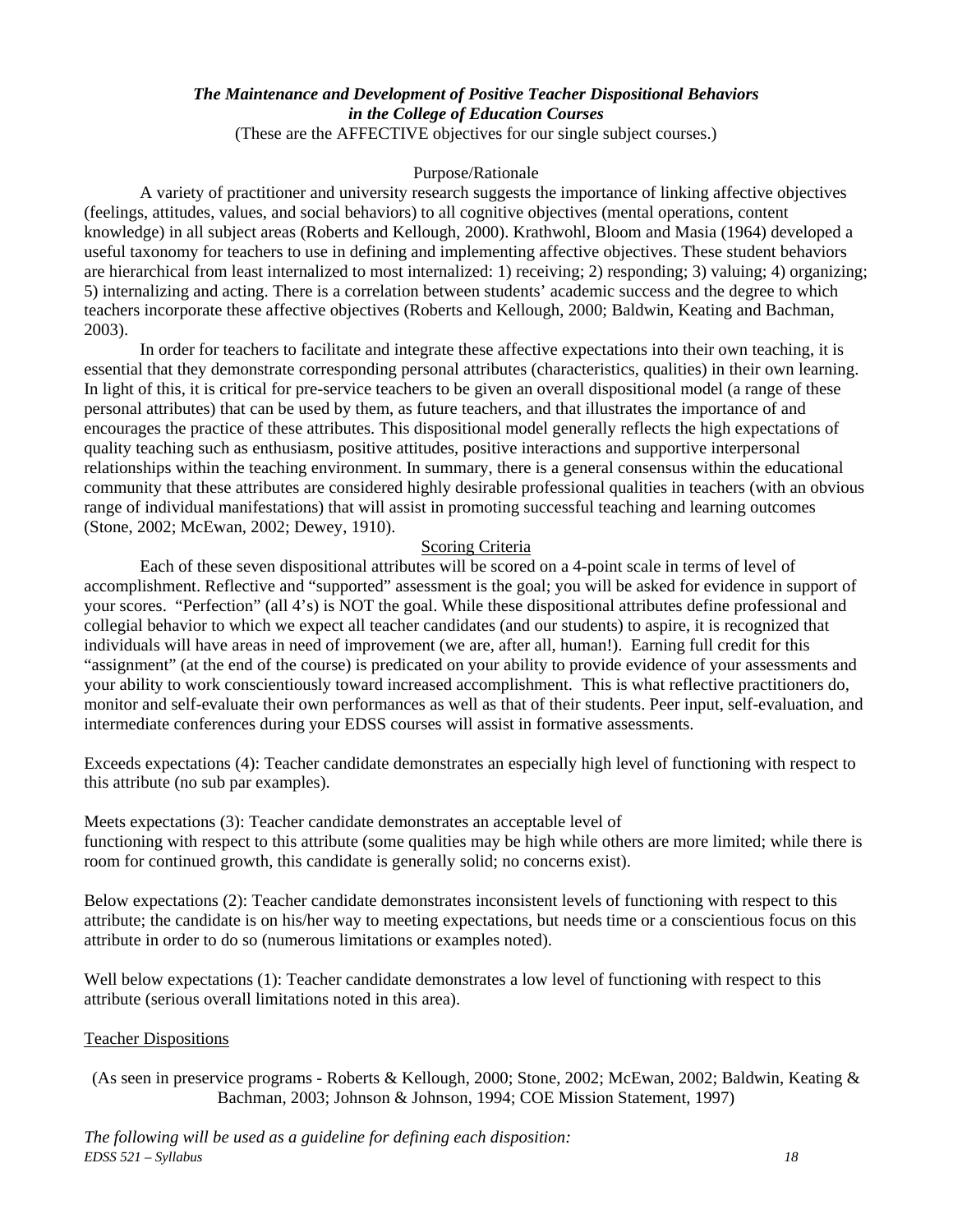- 1. General classroom attendance, promptness, and participation: is on time; respects time boundaries (breaks, etc.); regularly attends class; and actively participates.
- 2. Attention to classroom discussion protocols: respects time limitations; recognizes and respects the perspectives of fellow classmates; gives wait time; listens actively; uses non-interruptive skills; mediates disagreements by working to understand others' perspectives & finding common ground; and genuinely encourages all to participate.
- 3. Social and cooperative skills (as illustrated in cooperative projects): assumes responsibility of one's roles; is open to consensus and mediation; effectively communicates ideas; communicates in respectful manner in online discussion (as noted in electronic communication protocol); attends group meetings; is dependable; respects others' ideas; expects quality work from self and colleagues; manages time effectively; uses organizational skills and leadership skills; is assertive but not aggressive; uses reflection as a means of evaluation; and motivates and offers positive reinforcement to others.
- 4. Attention to assignments: meets time deadlines; produces quality products; responds cooperatively to constructive criticism; uses rubrics or other stipulated criteria to shape an assignment; and prioritizes tasks and performs/supervises several tasks at once.
- 5. General classroom demeanor: is professional, creative, kind, sensitive, respectful, has a sense of humor; is supportive of fellow classmates and instructors; recognizes others' perspectives as valid and works to include all "voices" in the classroom; is aware of  $\&$  responsive to issues  $\&$  behaviors that might marginalize colleagues in the classroom; does not conduct personal business during class time; uses personal computer appropriately, clearly taking notes when warranted; and computer is closed during discussions so that eye contact can be maintained.
- 6. Flexibility: is responsive when reasonable adjustments to the syllabus, curriculum, schedule, and school site assignments become necessary (common to the educational arena); can work through frustrations by problemsolving with others and not letting emotional responses dominate or impair thinking; "bounces" back easily; and can work calmly under stress.
- 7. Openness to and enthusiasm for learning: can engage with a variety of educational ideas with an open mind and a sense of exploration; demonstrates passion for and metacognition of learning across the curriculum and within discipline areas; and takes advantage of learning opportunities and seeks out additional opportunities for learning.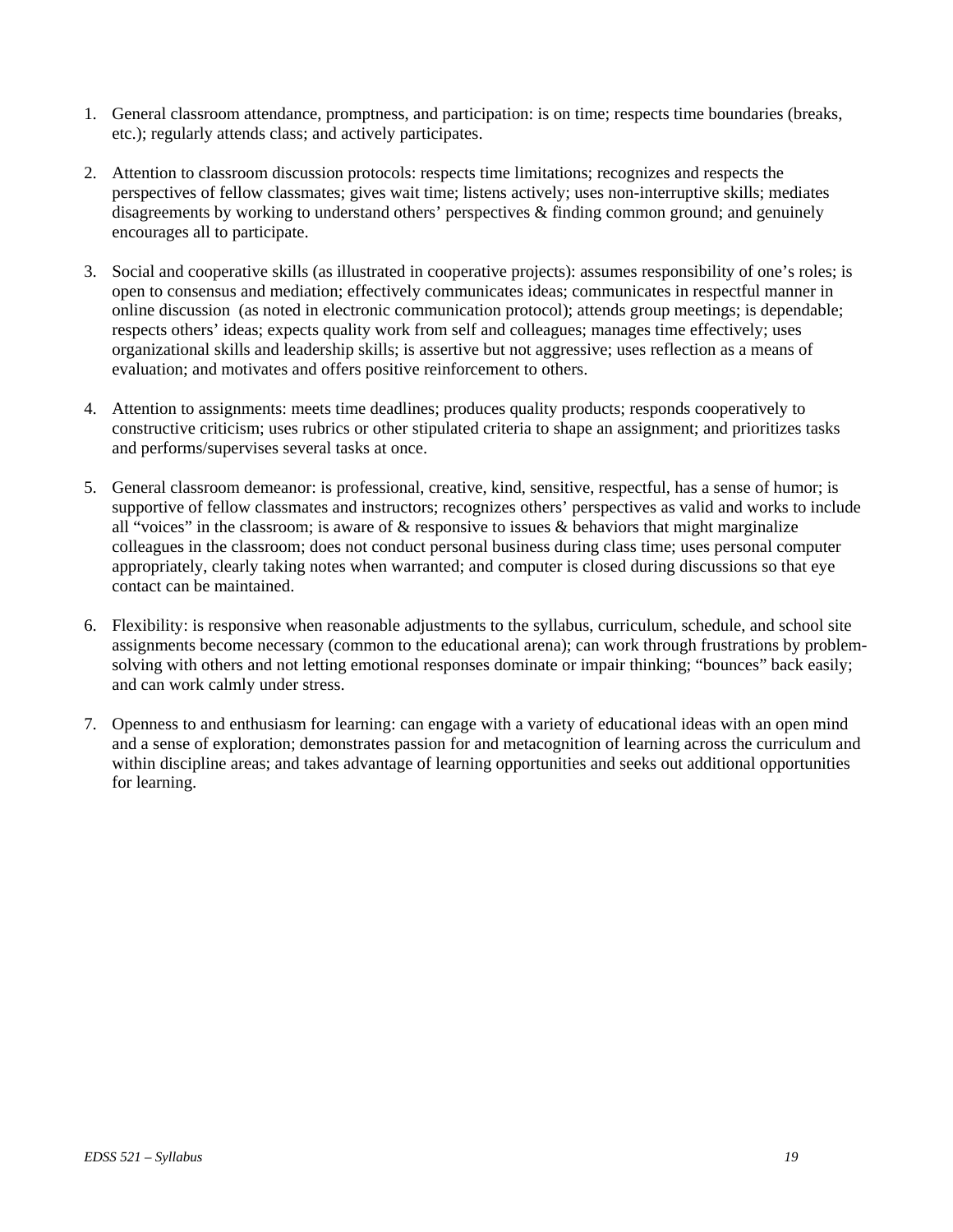### TEACHER DISPOSITION Self - EVALUATION

- 1. General classroom attendance, promptness, and participation:
	- a. Is on time
	- b. Respects time boundaries (breaks, etc.)
	- c. Regularly attends class
	- d. Actively participates

RATING: Mid Semester: \_\_\_\_\_\_\_ COURSE EVIDENCE:

- 2. Attention to classroom discussion protocols:
	- a. Respects time limitations
	- b. Recognizes and respects the perspectives of fellow classmates
	- c. Gives wait time
	- d. Listens actively
	- e. Uses non-interruptive skills
	- f. Mediates disagreements by working to understand others' perspectives & finding common ground
	- g. Genuinely encourages all to participate

RATING: Mid Semester: COURSE EVIDENCE:

- 3. Social and cooperative skills (as illustrated in cooperative projects):
	- a. Assumes responsibility of one's roles
	- b. Is open to consensus and mediation
	- c. Effectively communicates ideas
	- d. Communicates in respectful manner in online discussion (see electronic communication protocol)
	- e. Attends group meetings
	- f. Is dependable
	- g. Respects others' ideas
	- h. Expects quality work from self and colleagues
	- i. Manages time effectively
	- j. Uses organizational skills and leadership skills
	- k. Is assertive but not aggressive
	- l. Uses reflection as a means of evaluation
	- m. Motivates and offers positive reinforcement to others

RATING: Mid Semester: COURSE EVIDENCE: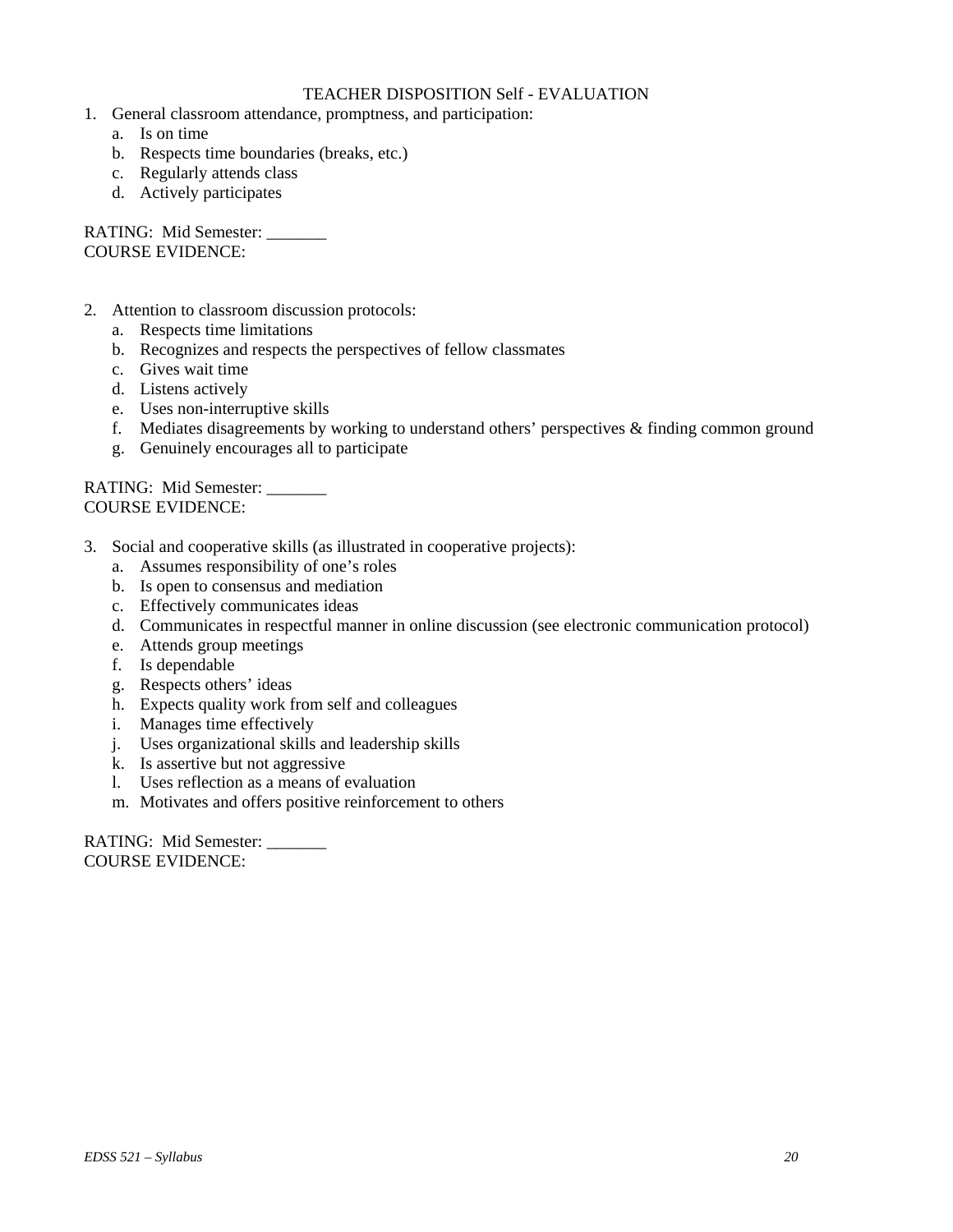- 4. Attention to assignments:
	- a. Meets time deadlines
	- b. Produces quality products
	- c. Responds cooperatively to constructive criticism
	- d. Uses rubrics or other stipulated criteria to shape an assignment
	- e. Prioritizes tasks and performs/supervises several tasks at once

RATING: Mid Semester: \_\_\_\_\_\_\_ COURSE EVIDENCE:

- 5. General classroom demeanor:
	- Is professional, creative, kind, sensitive, respectful, has a sense of humor
	- Is supportive of fellow classmates and instructors
	- Does not conduct personal business during class time.
	- Uses personal computer appropriately, clearly taking notes when warranted.
	- Computer is closed during discussions so that eye contact can be maintained.
	- Recognizes others' perspectives as valid and works to include all "voices" in the classroom
	- Is aware of and responsive to issues and behaviors that might marginalize colleagues in the classroom
	- Does not conduct personal business during class time
	- Uses personal computer appropriately, clearly taking notes when warranted and computer is closed during discussions so that eye contact can be maintained.

RATING: Mid Semester: COURSE EVIDENCE:

- 6. Flexibility:
	- Is responsive when reasonable adjustments to the syllabus, curriculum, schedule, and school site assignments become necessary (common to the educational arena)
	- Can work through frustrations by problem-solving with others and not letting emotional responses dominate or impair thinking
	- "Bounces" back easily
	- Can work calmly under stress

RATING: Mid Semester: \_\_\_\_\_\_\_ COURSE EVIDENCE:

- 7. Openness to and enthusiasm for learning:
	- Can engage with a variety of educational ideas with an open mind and a sense of exploration
	- Demonstrates passion for and metacognition of learning across the curriculum and within discipline areas
	- Takes advantage of learning opportunities and seeks out additional opportunities for learning

RATING: Mid Semester: COURSE EVIDENCE: